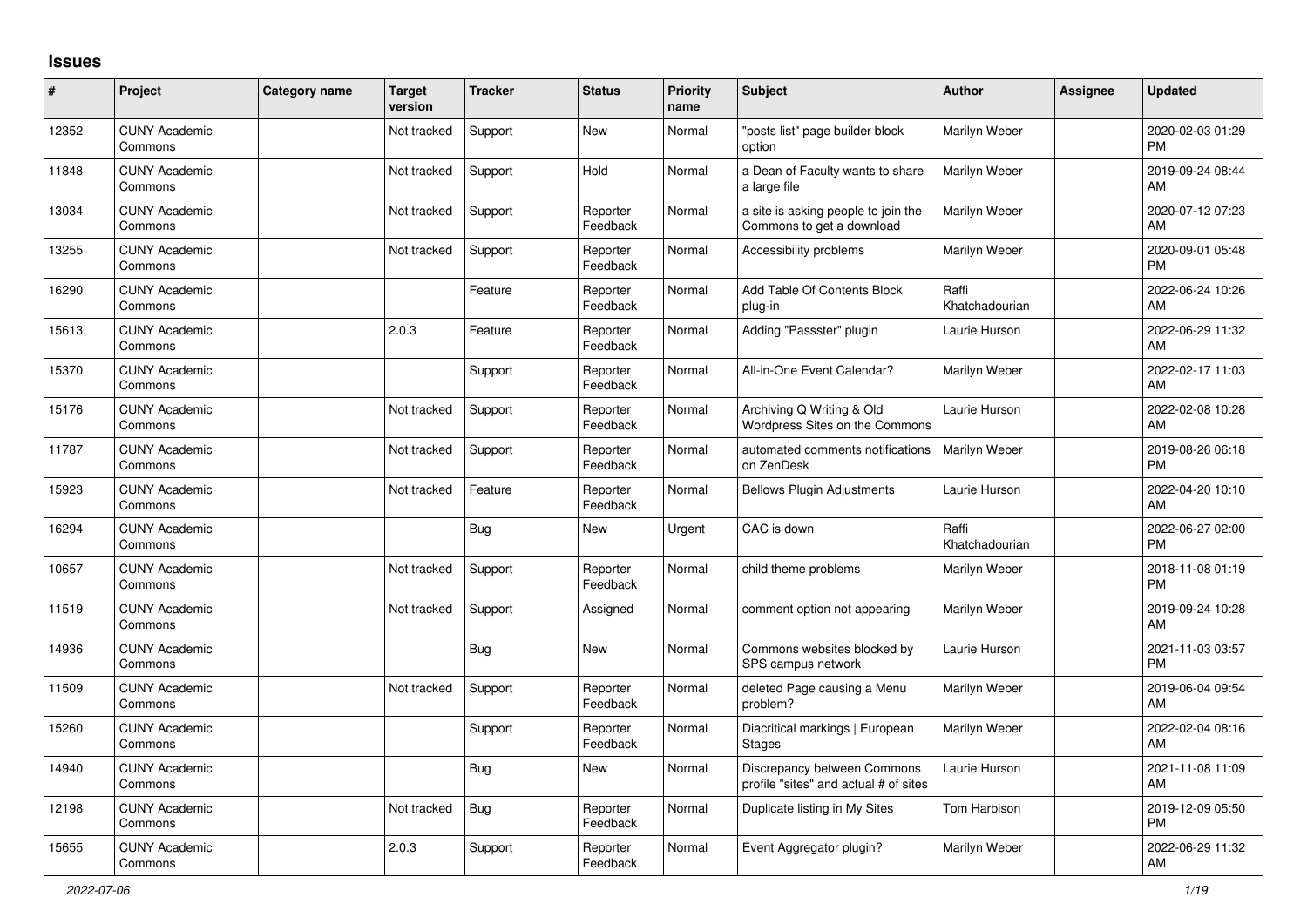| ∦     | Project                         | <b>Category name</b> | <b>Target</b><br>version | <b>Tracker</b> | <b>Status</b>        | <b>Priority</b><br>name | <b>Subject</b>                                                          | <b>Author</b>           | Assignee | <b>Updated</b>                |
|-------|---------------------------------|----------------------|--------------------------|----------------|----------------------|-------------------------|-------------------------------------------------------------------------|-------------------------|----------|-------------------------------|
| 15565 | <b>CUNY Academic</b><br>Commons |                      |                          | Support        | New                  | Normal                  | Events - send updates to an email<br>listserv                           | Marilyn Weber           |          | 2022-03-10 01:06<br><b>PM</b> |
| 14398 | <b>CUNY Academic</b><br>Commons |                      | Not tracked              | Support        | Reporter<br>Feedback | Normal                  | Events plug-in notification problem   Marilyn Weber                     |                         |          | 2021-05-11 11:21<br>AM        |
| 11131 | <b>CUNY Academic</b><br>Commons |                      | Future<br>release        | Feature        | Reporter<br>Feedback | Normal                  | <b>Image Annotation Plugins</b>                                         | Laurie Hurson           |          | 2019-02-26 11:33<br>AM        |
| 14792 | <b>CUNY Academic</b><br>Commons |                      |                          | <b>Bug</b>     | <b>New</b>           | Normal                  | Inconsistent email notifications<br>from gravity forms                  | Raffi<br>Khatchadourian |          | 2021-10-04 01:50<br><b>PM</b> |
| 15757 | <b>CUNY Academic</b><br>Commons |                      |                          | <b>Bug</b>     | <b>New</b>           | Normal                  | Members # do not match                                                  | Laurie Hurson           |          | 2022-03-30 04:52<br><b>PM</b> |
| 11392 | <b>CUNY Academic</b><br>Commons |                      | Future<br>release        | Bug            | <b>New</b>           | Normal                  | Migrate users away from<br><b>StatPress</b>                             | Boone Gorges            |          | 2019-04-23 03:53<br><b>PM</b> |
| 15169 | <b>CUNY Academic</b><br>Commons |                      | 2.0.3                    | Support        | Reporter<br>Feedback | Normal                  | new Prelude website zipfiles for<br>custom theme and other files.       | Marilyn Weber           |          | 2022-06-29 11:32<br>AM        |
| 12436 | <b>CUNY Academic</b><br>Commons |                      | Not tracked              | <b>Bug</b>     | Assigned             | Normal                  | Nightly system downtime                                                 | Boone Gorges            |          | 2020-08-01 09:30<br>AM.       |
| 15045 | <b>CUNY Academic</b><br>Commons |                      |                          | Support        | <b>New</b>           | Normal                  | no result for KCeL in the search<br>box on the commons                  | Marilyn Weber           |          | 2021-12-10 11:29<br>AM        |
| 14629 | <b>CUNY Academic</b><br>Commons |                      | Not tracked              | <b>Bug</b>     | Reporter<br>Feedback | Normal                  | Possible Post Order Bug?                                                | <b>Syelle Graves</b>    |          | 2021-09-14 10:47<br><b>AM</b> |
| 11771 | <b>CUNY Academic</b><br>Commons |                      | Not tracked              | Support        | Reporter<br>Feedback | Normal                  | post displays in sections                                               | Marilyn Weber           |          | 2019-08-20 10:34<br>AM        |
| 13912 | <b>CUNY Academic</b><br>Commons |                      | Not tracked              | Feature        | Hold                 | Low                     | posting "missed schedule"                                               | Marilyn Weber           |          | 2021-02-23 10:46<br>AM        |
| 14900 | <b>CUNY Academic</b><br>Commons |                      | Not tracked              | Support        | Reporter<br>Feedback | Normal                  | previous theme?                                                         | Marilyn Weber           |          | 2021-10-25 10:31<br>AM        |
| 15685 | <b>CUNY Academic</b><br>Commons |                      |                          | Support        | New                  | High                    | problem with chrome?                                                    | Marilyn Weber           |          | 2022-04-25 03:40<br><b>PM</b> |
| 14842 | <b>CUNY Academic</b><br>Commons |                      | Not tracked              | Support        | Reporter<br>Feedback | Normal                  | Question about widgets and block<br>editor                              | Gina Cherry             |          | 2021-10-06 03:01<br><b>PM</b> |
| 16332 | <b>CUNY Academic</b><br>Commons |                      |                          | Feature        | <b>New</b>           | Normal                  | Refining the OER Tag: Remove<br>OER tag option from Creation<br>Process | Laurie Hurson           |          | 2022-07-05 01:07<br>PM        |
| 16099 | <b>CUNY Academic</b><br>Commons |                      |                          | Support        | Reporter<br>Feedback | Normal                  | request for Newsletter Glue                                             | Marilyn Weber           |          | 2022-05-13 12:14<br><b>PM</b> |
| 12328 | <b>CUNY Academic</b><br>Commons |                      | Not tracked              | Support        | New                  | Normal                  | Sign up Code for Non-CUNY<br>Faculty                                    | Laurie Hurson           |          | 2020-01-28 10:25<br>AM        |
| 15816 | <b>CUNY Academic</b><br>Commons |                      | Not tracked              | Support        | <b>New</b>           | Normal                  | slow loading at SPS                                                     | Marilyn Weber           |          | 2022-04-05 01:26<br>PM        |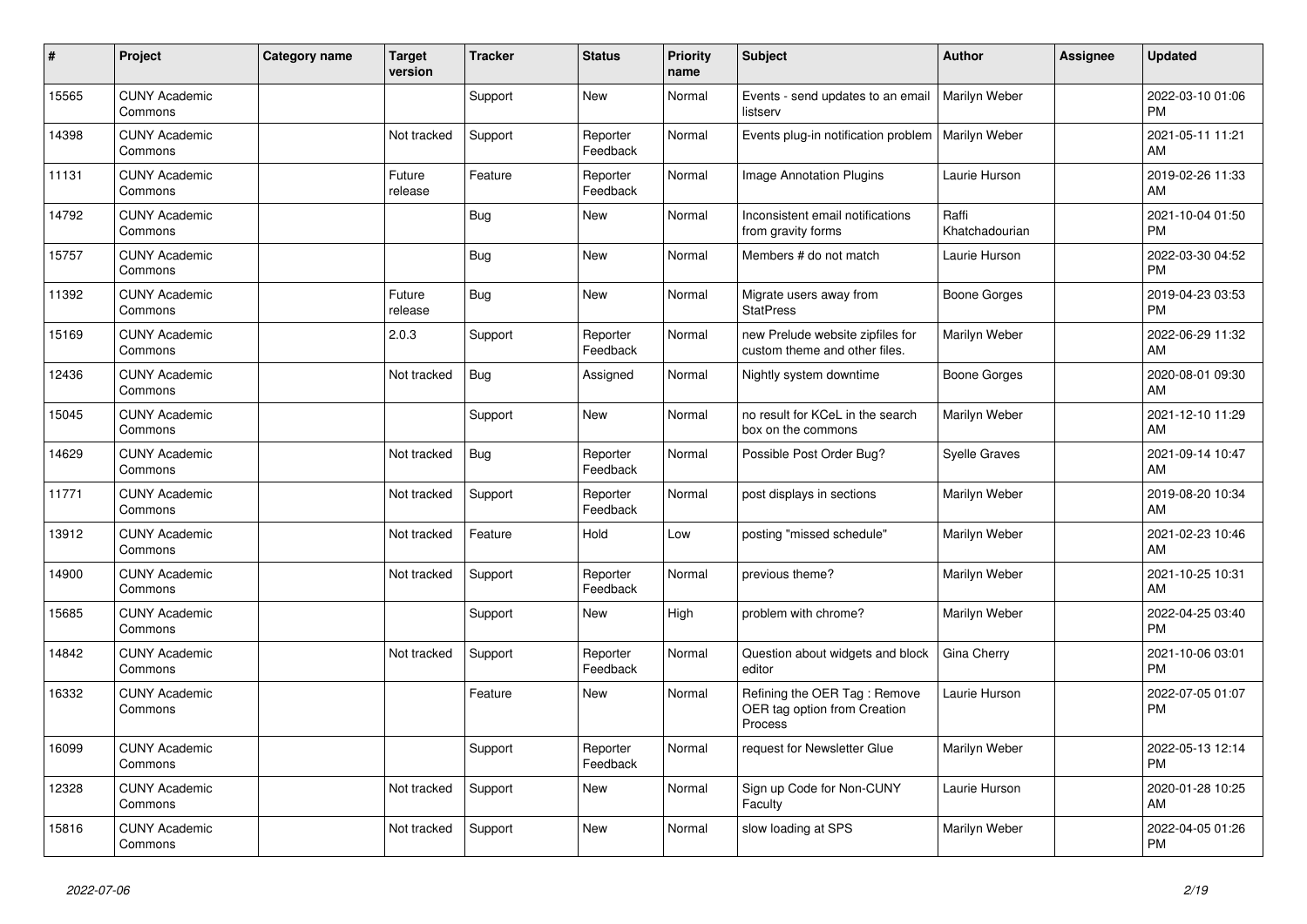| #     | Project                         | <b>Category name</b>       | <b>Target</b><br>version | <b>Tracker</b> | <b>Status</b>        | <b>Priority</b><br>name | <b>Subject</b>                                                                             | <b>Author</b>           | Assignee | <b>Updated</b>                |
|-------|---------------------------------|----------------------------|--------------------------|----------------|----------------------|-------------------------|--------------------------------------------------------------------------------------------|-------------------------|----------|-------------------------------|
| 16318 | <b>CUNY Academic</b><br>Commons |                            |                          | <b>Bug</b>     | New                  | Normal                  | Unable to Access block editor or<br>embed YouTube videos in new<br>pages, in one site only | <b>Syelle Graves</b>    |          | 2022-07-01 06:53<br><b>PM</b> |
| 14784 | <b>CUNY Academic</b><br>Commons |                            |                          | Support        | Reporter<br>Feedback | Normal                  | User report of logo problem when<br>using Customizer theme                                 | Marilyn Weber           |          | 2021-09-17 10:25<br>AM        |
| 14538 | <b>CUNY Academic</b><br>Commons |                            | Not tracked              | Support        | Reporter<br>Feedback | Normal                  | <b>Weebly To Commons</b>                                                                   | Laurie Hurson           |          | 2021-09-14 10:47<br>AM        |
| 9720  | <b>CUNY Academic</b><br>Commons | Authentication             | Future<br>release        | Feature        | New                  | Normal                  | The Commons should be an<br>oAuth provider                                                 | Boone Gorges            |          | 2019-03-01 02:04<br><b>PM</b> |
| 12350 | <b>CUNY Academic</b><br>Commons | <b>Blogs (BuddyPress)</b>  | Not tracked              | Support        | Reporter<br>Feedback | Normal                  | URL creation problem                                                                       | Marilyn Weber           |          | 2020-02-03 11:27<br>AM        |
| 11556 | <b>CUNY Academic</b><br>Commons | Courses                    | Not tracked              | Bug            | Reporter<br>Feedback | Normal                  | Instructor name given in course<br>listing                                                 | Tom Harbison            |          | 2019-06-25 04:12<br><b>PM</b> |
| 10982 | <b>CUNY Academic</b><br>Commons | Domain Mapping             | Not tracked              | Support        | Reporter<br>Feedback | Normal                  | <b>CNAME</b> question                                                                      | scott voth              |          | 2019-01-22 04:29<br><b>PM</b> |
| 5992  | <b>CUNY Academic</b><br>Commons | <b>Email Notifications</b> | Future<br>release        | Feature        | New                  | Normal                  | Changing the From line of<br>autogenerated blog emails                                     | Marilyn Weber           |          | 2018-09-27 05:19<br><b>PM</b> |
| 11077 | <b>CUNY Academic</b><br>Commons | Events                     | Not tracked              | Feature        | Reporter<br>Feedback | Normal                  | Show event category description<br>in event list view                                      | Raffi<br>Khatchadourian |          | 2019-02-12 10:38<br><b>PM</b> |
| 13650 | <b>CUNY Academic</b><br>Commons | Group Library              | Future<br>release        | Feature        | <b>New</b>           | Normal                  | Forum Attachments in Group<br>Library                                                      | Laurie Hurson           |          | 2021-11-19 12:30<br><b>PM</b> |
| 11860 | <b>CUNY Academic</b><br>Commons | Registration               | Future<br>release        | Feature        | New                  | Normal                  | Ensure Students Are Aware They<br>Can Use Aliases At Registration                          | scott voth              |          | 2019-09-24 08:46<br>AM        |
| 10273 | <b>CUNY Academic</b><br>Commons | Registration               | Not tracked              | Support        | Reporter<br>Feedback | Normal                  | users combining CF and campus<br>address                                                   | Marilyn Weber           |          | 2019-09-18 10:58<br>AM        |
| 13048 | <b>CUNY Academic</b><br>Commons | Shortcodes and<br>embeds   | Future<br>release        | Feature        | New                  | Normal                  | Jupyter Notebooks support                                                                  | Boone Gorges            |          | 2020-07-14 11:46<br>AM        |
| 5488  | <b>CUNY Academic</b><br>Commons | Social Paper               | Future<br>release        | <b>Bug</b>     | New                  | Normal                  | Add a "last edited by" field to<br>Social Paper group directories                          | Boone Gorges            |          | 2016-04-21 10:05<br><b>PM</b> |
| 5199  | <b>CUNY Academic</b><br>Commons | Social Paper               | Future<br>release        | Feature        | <b>New</b>           | Normal                  | add tables to the SP editor                                                                | Marilyn Weber           |          | 2016-10-24 11:27<br>AM        |
| 5489  | <b>CUNY Academic</b><br>Commons | Social Paper               | Future<br>release        | Feature        | New                  | Normal                  | Asc/desc sorting for Social Paper<br>directories                                           | <b>Boone Gorges</b>     |          | 2016-04-21 10:06<br><b>PM</b> |
| 13975 | <b>CUNY Academic</b><br>Commons | Social Paper               | Not tracked              | Support        | Reporter<br>Feedback | Normal                  | can't approve comments on Social<br>Paper paper                                            | Marilyn Weber           |          | 2021-02-12 09:33<br>AM        |
| 5205  | <b>CUNY Academic</b><br>Commons | Social Paper               | Future<br>release        | Feature        | New                  | Normal                  | Social Paper folders                                                                       | Marilyn Weber           |          | 2016-02-11 10:24<br><b>PM</b> |
| 6332  | <b>CUNY Academic</b><br>Commons | WordPress (misc)           | Future<br>release        | Feature        | <b>New</b>           | Normal                  | Allow uploaded files to be marked<br>as private in an ad hoc way                           | <b>Boone Gorges</b>     |          | 2016-10-17 11:41<br><b>PM</b> |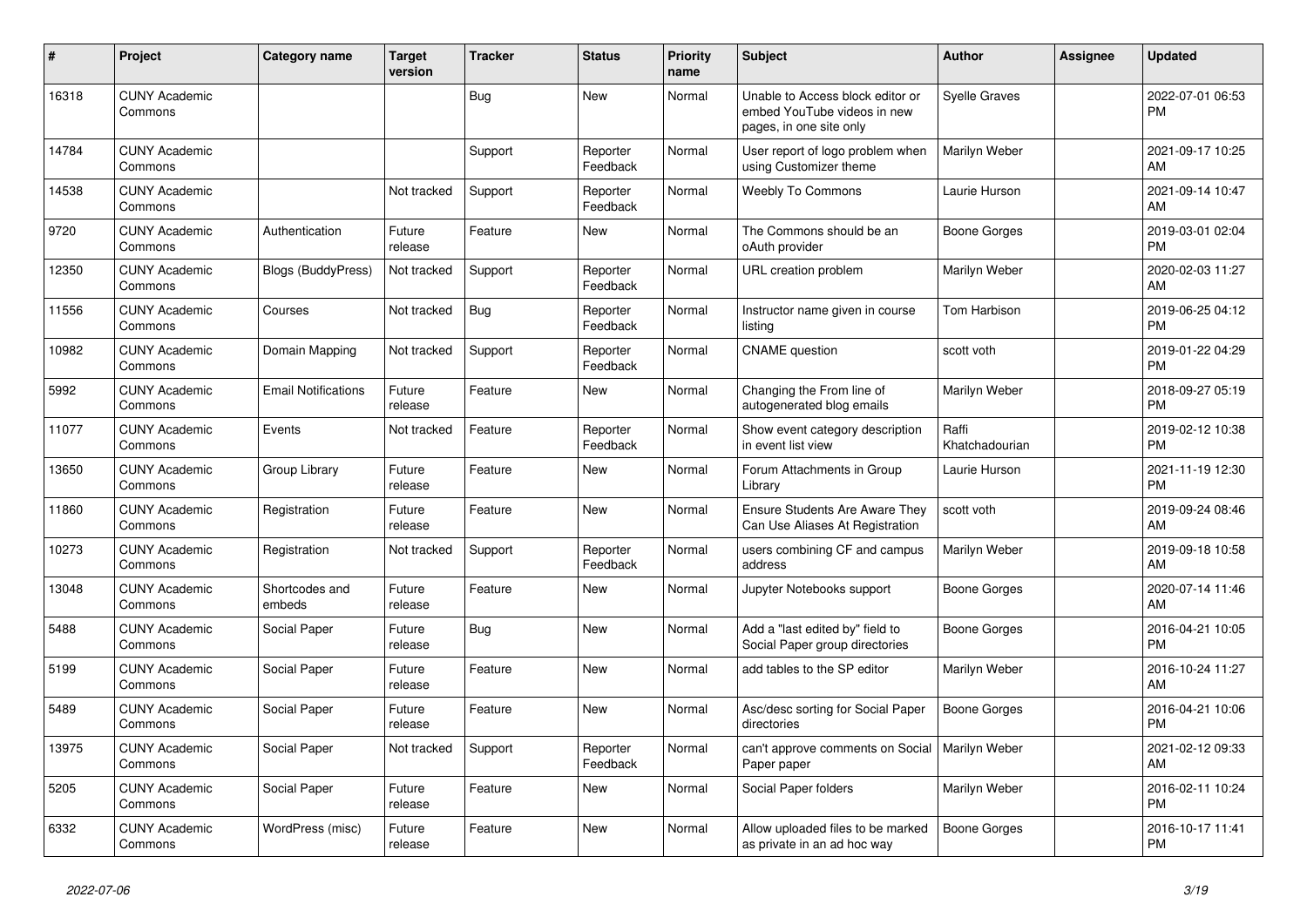| #     | Project                         | <b>Category name</b>     | <b>Target</b><br>version | <b>Tracker</b> | <b>Status</b>        | <b>Priority</b><br>name | <b>Subject</b>                                                                                               | <b>Author</b>           | <b>Assignee</b> | <b>Updated</b>                |
|-------|---------------------------------|--------------------------|--------------------------|----------------|----------------------|-------------------------|--------------------------------------------------------------------------------------------------------------|-------------------------|-----------------|-------------------------------|
| 6755  | <b>CUNY Academic</b><br>Commons | WordPress (misc)         | Future<br>release        | <b>Bug</b>     | New                  | Normal                  | Cannot Deactivate Plugin                                                                                     | Laura Kane              |                 | 2016-11-16 01:12<br><b>PM</b> |
| 16255 | <b>CUNY Academic</b><br>Commons | WordPress (misc)         |                          | <b>Bug</b>     | New                  | Normal                  | Need to define 'MULTISITE'<br>constant in wp-config.php                                                      | Raymond Hoh             |                 | 2022-06-19 09:31<br>AM        |
| 14074 | <b>CUNY Academic</b><br>Commons | WordPress (misc)         | Not tracked              | Support        | Reporter<br>Feedback | Normal                  | page password protection problem                                                                             | Marilyn Weber           |                 | 2021-03-02 11:03<br>AM        |
| 10380 | <b>CUNY Academic</b><br>Commons | WordPress (misc)         | Future<br>release        | Feature        | In Progress          | Normal                  | Remove blacklisted plugins                                                                                   | Boone Gorges            |                 | 2022-04-26 12:00<br><b>PM</b> |
| 11024 | <b>CUNY Academic</b><br>Commons | WordPress (misc)         | Future<br>release        | <b>Bug</b>     | New                  | Normal                  | Subsites should not show "you<br>should update your .htaccess<br>now" notice after permalink setting<br>save | Boone Gorges            |                 | 2019-01-28 01:35<br><b>PM</b> |
| 11843 | <b>CUNY Academic</b><br>Commons | WordPress (misc)         | Future<br>release        | Design/UX      | New                  | Normal                  | Tweaking the Gutenberg Editor<br>Interface                                                                   | Laurie Hurson           |                 | 2022-04-26 12:00<br><b>PM</b> |
| 11415 | <b>CUNY Academic</b><br>Commons | <b>WordPress Plugins</b> | Not tracked              | Bug            | Reporter<br>Feedback | Normal                  | Blog Subscriptions in Jetpack                                                                                | Laurie Hurson           |                 | 2019-05-14 10:34<br>AM        |
| 364   | <b>CUNY Academic</b><br>Commons | <b>WordPress Plugins</b> | Future<br>release        | Feature        | New                  | Normal                  | <b>Bulletin Board</b>                                                                                        | <b>Matt Gold</b>        |                 | 2015-01-05 08:50<br><b>PM</b> |
| 12573 | <b>CUNY Academic</b><br>Commons | <b>WordPress Plugins</b> | Future<br>release        | Bug            | New                  | Normal                  | <b>CommentPress Core Issues</b>                                                                              | scott voth              |                 | 2020-03-24 04:32<br><b>PM</b> |
| 11120 | <b>CUNY Academic</b><br>Commons | <b>WordPress Plugins</b> | Not tracked              | <b>Bug</b>     | Reporter<br>Feedback | Normal                  | Events Manager Events Not<br>Showing Up                                                                      | Mark Webb               |                 | 2019-02-27 04:10<br><b>PM</b> |
| 16314 | <b>CUNY Academic</b><br>Commons | <b>WordPress Plugins</b> |                          | Feature        | New                  | Normal                  | Install Multicollab plug-in?                                                                                 | Raffi<br>Khatchadourian |                 | 2022-06-29 03:44<br><b>PM</b> |
| 11788 | <b>CUNY Academic</b><br>Commons | <b>WordPress Plugins</b> | Future<br>release        | Support        | Reporter<br>Feedback | Normal                  | Plugin Request - Browse Aloud                                                                                | scott voth              |                 | 2019-09-24 08:42<br>AM        |
| 6356  | <b>CUNY Academic</b><br>Commons | <b>WordPress Plugins</b> | Future<br>release        | Bug            | Reporter<br>Feedback | Low                     | Should Subscribe2 be<br>deprecated?                                                                          | Luke Waltzer            |                 | 2017-03-20 12:20<br><b>PM</b> |
| 10769 | <b>CUNY Academic</b><br>Commons | <b>WordPress Themes</b>  | Not tracked              | Bug            | Reporter<br>Feedback | Normal                  | 2011 Theme Sidebar                                                                                           | Mark Webb               |                 | 2018-12-04 04:09<br><b>PM</b> |
| 12360 | <b>CUNY Academic</b><br>Commons | <b>WordPress Themes</b>  | Not tracked              | Bug            | Reporter<br>Feedback | Normal                  | site just says "DANTE We are<br>currently in maintenance mode,<br>please check back shortly."                | Marilyn Weber           |                 | 2020-02-04 12:13<br><b>PM</b> |
| 14911 | <b>CUNY Academic</b><br>Commons | <b>WordPress Themes</b>  | Not tracked              | Support        | <b>New</b>           | Normal                  | Twentytwentyone theme                                                                                        | Marilyn Weber           |                 | 2021-10-28 10:37<br>AM        |
| 2577  | <b>NYCDH Community</b><br>Site  |                          |                          | Feature        | Assigned             | Low                     | Investigate Potential to Add Links<br>to the Forum                                                           | <b>Mark Newton</b>      | Alex Gil        | 2013-05-16 09:40<br><b>PM</b> |
| 2576  | <b>NYCDH Community</b><br>Site  |                          |                          | Bug            | Hold                 | Low                     | Test Next Button in Javascript<br><b>Tutorial Under Activities</b>                                           | <b>Mark Newton</b>      | Alex Gil        | 2013-05-18 02:55<br><b>PM</b> |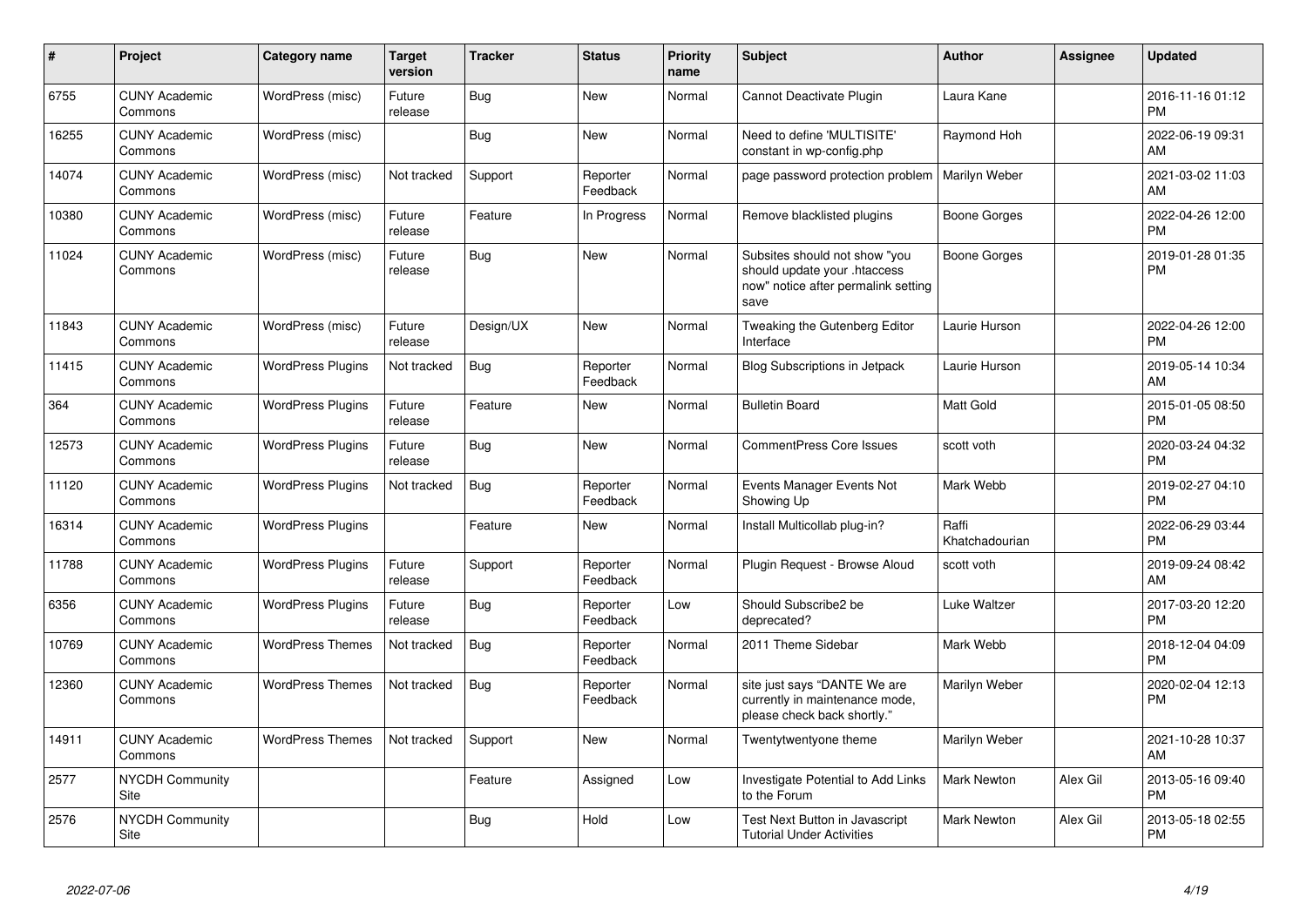| #     | Project                         | <b>Category name</b>      | <b>Target</b><br>version | <b>Tracker</b> | <b>Status</b>        | <b>Priority</b><br>name | <b>Subject</b>                                                                            | Author              | <b>Assignee</b>   | <b>Updated</b>                |
|-------|---------------------------------|---------------------------|--------------------------|----------------|----------------------|-------------------------|-------------------------------------------------------------------------------------------|---------------------|-------------------|-------------------------------|
| 11968 | JustPublics@365<br>MediaCamp    |                           |                          | Feature        | New                  | Normal                  | Nanoscience Retractable Display<br>Unit                                                   | Donald Cherry       | Bonnie<br>Eissner | 2021-02-19 08:50<br>AM        |
| 16307 | <b>CUNY Academic</b><br>Commons |                           |                          | Bug            | New                  | Normal                  | Add brief messaging to<br>accept/decline group membership<br>requests                     | <b>Matt Gold</b>    | Boone<br>Gorges   | 2022-06-27 06:13<br><b>PM</b> |
| 14504 | <b>CUNY Academic</b><br>Commons |                           | Not tracked              | Publicity      | Reporter<br>Feedback | Normal                  | Adding showcases to home page<br>menu                                                     | Laurie Hurson       | Boone<br>Gorges   | 2022-01-19 03:26<br><b>PM</b> |
| 12911 | <b>CUNY Academic</b><br>Commons |                           | Not tracked              | Feature        | New                  | Normal                  | Block access to xmlrpc.php based<br>on User-Agent                                         | <b>Boone Gorges</b> | Boone<br>Gorges   | 2020-06-09 05:12<br><b>PM</b> |
| 13949 | <b>CUNY Academic</b><br>Commons |                           | Not tracked              | Bug            | New                  | Normal                  | Continued debugging of runaway<br>MySQL connections                                       | <b>Matt Gold</b>    | Boone<br>Gorges   | 2021-09-14 10:42<br>AM        |
| 9207  | <b>CUNY Academic</b><br>Commons |                           | Future<br>release        | Support        | Reporter<br>Feedback | Normal                  | display dashboards made in<br>Tableau?                                                    | Marilyn Weber       | Boone<br>Gorges   | 2018-04-10 10:42<br>AM        |
| 16092 | <b>CUNY Academic</b><br>Commons |                           | Future<br>release        | Feature        | Hold                 | Normal                  | Don't show main site in Site<br>search results                                            | <b>Boone Gorges</b> | Boone<br>Gorges   | 2022-05-17 03:12<br><b>PM</b> |
| 2618  | <b>NYCDH Community</b><br>Site  |                           |                          | Bug            | Assigned             | Low                     | Mark blogs as spam when created<br>by users marked as spam                                | Matt Gold           | Boone<br>Gorges   | 2013-06-09 11:38<br><b>PM</b> |
| 10678 | <b>CUNY Academic</b><br>Commons |                           | Not tracked              | Bug            | Reporter<br>Feedback | High                    | Newsletter Plugin Not Sending<br>Out Newsletters                                          | Mark Webb           | Boone<br>Gorges   | 2019-09-16 09:38<br><b>PM</b> |
| 15883 | <b>CUNY Academic</b><br>Commons |                           | 2.1.0                    | Feature        | New                  | Normal                  | Release BPGES update                                                                      | <b>Boone Gorges</b> | Boone<br>Gorges   | 2022-05-26 10:39<br>AM        |
| 10368 | <b>CUNY Academic</b><br>Commons |                           | Future<br>release        | Feature        | Assigned             | Normal                  | Use ORCID data to populate<br>academic profile page                                       | Stephen Francoeur   | Boone<br>Gorges   | 2018-09-25 01:53<br><b>PM</b> |
| 8900  | <b>CUNY Academic</b><br>Commons | Accessibility             | Future<br>release        | Feature        | Assigned             | Normal                  | Look into tools to enforce<br>accessibility in WP environment                             | <b>Matt Gold</b>    | Boone<br>Gorges   | 2022-04-26 11:59<br>AM        |
| 8901  | <b>CUNY Academic</b><br>Commons | Accessibility             | Future<br>release        | Feature        | Assigned             | Normal                  | Theme analysis for accessibility                                                          | Matt Gold           | Boone<br>Gorges   | 2022-04-26 11:59<br>AM        |
| 15210 | <b>CUNY Academic</b><br>Commons | Analytics                 | Not tracked              | Design/UX      | New                  | Normal                  | Google Analytics improvements                                                             | Colin McDonald      | Boone<br>Gorges   | 2022-05-24 10:47<br>AM        |
| 1460  | <b>CUNY Academic</b><br>Commons | Analytics                 | Future<br>release        | Feature        | Assigned             | Normal                  | <b>Update System Report</b>                                                               | <b>Brian Foote</b>  | Boone<br>Gorges   | 2015-11-09 06:13<br><b>PM</b> |
| 7022  | <b>CUNY Academic</b><br>Commons | Announcements             | Future<br>release        | <b>Bug</b>     | New                  | Normal                  | Sitewide announcements should<br>be displayed on, and dismissable<br>from, mapped domains | Boone Gorges        | Boone<br>Gorges   | 2018-03-22 10:18<br>AM        |
| 8835  | <b>CUNY Academic</b><br>Commons | <b>Blogs (BuddyPress)</b> | Future<br>release        | Feature        | New                  | Normal                  | Extend cuny is shortlinks to sites                                                        | Luke Waltzer        | Boone<br>Gorges   | 2022-04-26 11:59<br>AM        |
| 8836  | <b>CUNY Academic</b><br>Commons | Blogs (BuddyPress)        | Future<br>release        | Feature        | Assigned             | Normal                  | Redesign site launch process                                                              | Matt Gold           | Boone<br>Gorges   | 2019-10-03 02:49<br><b>PM</b> |
| 554   | <b>CUNY Academic</b><br>Commons | BuddyPress (misc)         | Future<br>release        | Feature        | Assigned             | Normal                  | Add Trackback notifications to<br>site-wide activity feed                                 | Matt Gold           | Boone<br>Gorges   | 2015-11-09 06:19<br><b>PM</b> |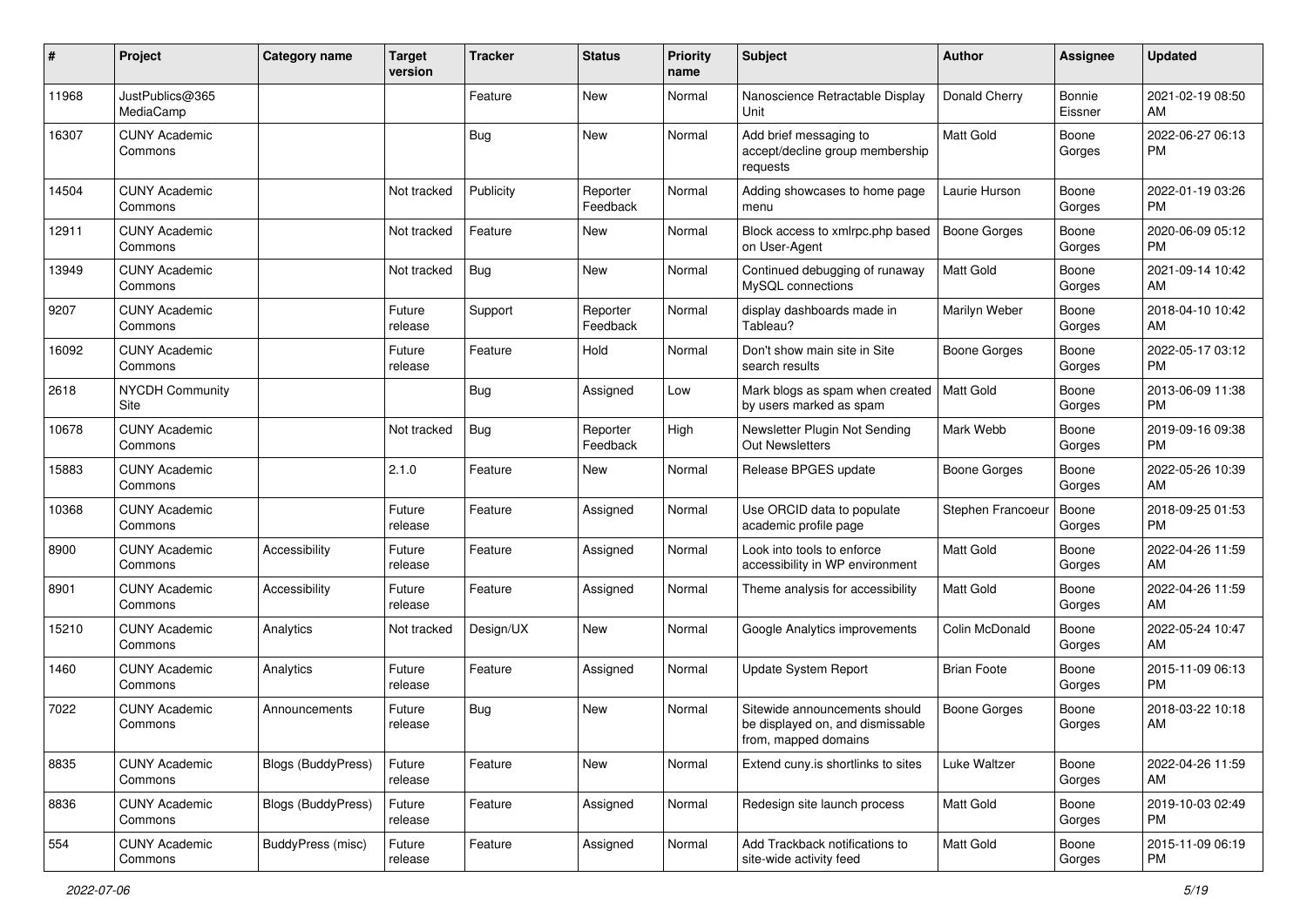| #     | <b>Project</b>                  | <b>Category name</b>     | Target<br>version | <b>Tracker</b> | <b>Status</b> | Priority<br>name | <b>Subject</b>                                                       | <b>Author</b>       | Assignee        | <b>Updated</b>                |
|-------|---------------------------------|--------------------------|-------------------|----------------|---------------|------------------|----------------------------------------------------------------------|---------------------|-----------------|-------------------------------|
| 635   | <b>CUNY Academic</b><br>Commons | BuddyPress (misc)        | Future<br>release | Feature        | Assigned      | Normal           | Big Blue Button -<br>Videoconferencing in Groups and<br><b>Blogs</b> | <b>Matt Gold</b>    | Boone<br>Gorges | 2011-03-14 03:24<br><b>PM</b> |
| 599   | <b>CUNY Academic</b><br>Commons | BuddyPress (misc)        | Future<br>release | Feature        | Assigned      | Normal           | Consider adding rating plugins for<br><b>BuddyPress/BBPress</b>      | <b>Matt Gold</b>    | Boone<br>Gorges | 2011-08-22 06:50<br><b>PM</b> |
| 500   | <b>CUNY Academic</b><br>Commons | BuddyPress (misc)        | Future<br>release | Feature        | Assigned      | Normal           | <b>Export Group Data</b>                                             | Matt Gold           | Boone<br>Gorges | 2010-12-19 12:09<br><b>PM</b> |
| 435   | <b>CUNY Academic</b><br>Commons | BuddyPress (misc)        | Future<br>release | Feature        | Assigned      | Normal           | Include Avatar Images in Forum<br><b>Post Notification Emails</b>    | Matt Gold           | Boone<br>Gorges | 2010-12-08 12:40<br><b>PM</b> |
| 377   | <b>CUNY Academic</b><br>Commons | BuddyPress (misc)        | Future<br>release | Feature        | Assigned      | Normal           | Like buttons                                                         | Matt Gold           | Boone<br>Gorges | 2010-11-16 05:13<br><b>PM</b> |
| 58    | <b>CUNY Academic</b><br>Commons | BuddyPress (misc)        | Future<br>release | Feature        | Assigned      | Low              | Make member search sortable by<br>last name                          | Roberta Brody       | Boone<br>Gorges | 2010-08-26 02:38<br><b>PM</b> |
| 2325  | <b>CUNY Academic</b><br>Commons | BuddyPress (misc)        | Future<br>release | Feature        | Assigned      | Low              | Profile should have separate fields<br>for first/last names          | local admin         | Boone<br>Gorges | 2015-11-09 06:09<br><b>PM</b> |
| 2523  | <b>CUNY Academic</b><br>Commons | <b>BuddyPress Docs</b>   | Future<br>release | Feature        | Assigned      | Normal           | Allow Users to Upload Images to<br><b>BP</b> Docs                    | Matt Gold           | Boone<br>Gorges | 2015-11-09 06:14<br><b>PM</b> |
| 618   | <b>CUNY Academic</b><br>Commons | <b>BuddyPress Docs</b>   | Future<br>release | Feature        | Assigned      | Normal           | BuddyPress Docs: export formats                                      | Boone Gorges        | Boone<br>Gorges | 2015-11-09 05:38<br><b>PM</b> |
| 1417  | <b>CUNY Academic</b><br>Commons | <b>BuddyPress Docs</b>   | Future<br>release | Feature        | Assigned      | Low              | <b>Bulk actions for BuddyPress Docs</b>                              | <b>Boone Gorges</b> | Boone<br>Gorges | 2016-10-17 10:41<br><b>PM</b> |
| 1422  | <b>CUNY Academic</b><br>Commons | <b>BuddyPress Docs</b>   | Future<br>release | Feature        | Assigned      | Normal           | Make "created Doc" activity icons<br>non-mini                        | <b>Boone Gorges</b> | Boone<br>Gorges | 2015-11-09 05:48<br><b>PM</b> |
| 6389  | <b>CUNY Academic</b><br>Commons | <b>BuddyPress Docs</b>   | Future<br>release | Feature        | New           | Low              | Make Discussion Area Visible<br>When Editing a Doc                   | Luke Waltzer        | Boone<br>Gorges | 2016-10-21 04:16<br><b>PM</b> |
| 1744  | <b>CUNY Academic</b><br>Commons | <b>BuddyPress Docs</b>   | Future<br>release | Feature        | Assigned      | Normal           | Spreadsheet-style Docs                                               | Boone Gorges        | Boone<br>Gorges | 2015-11-09 06:13<br><b>PM</b> |
| 519   | <b>CUNY Academic</b><br>Commons | <b>BuddyPress Docs</b>   | Future<br>release | Feature        | Assigned      | Low              | TOC for individual docs - for new<br>BP "wiki-like" plugin           | scott voth          | Boone<br>Gorges | 2015-11-09 05:54<br><b>PM</b> |
| 13466 | <b>CUNY Academic</b><br>Commons | Cavalcade                | Future<br>release | Feature        | <b>New</b>    | Normal           | Automated cleanup for duplicate<br>Cavalcade tasks                   | Boone Gorges        | Boone<br>Gorges | 2020-10-13 05:24<br><b>PM</b> |
| 10226 | <b>CUNY Academic</b><br>Commons | Courses                  | Future<br>release | Feature        | <b>New</b>    | Normal           | Add "My Courses" to drop down<br>list                                | scott voth          | Boone<br>Gorges | 2021-11-19 12:42<br><b>PM</b> |
| 12438 | <b>CUNY Academic</b><br>Commons | Courses                  | Not tracked       | Bug            | <b>New</b>    | Normal           | Site appearing twice                                                 | Laurie Hurson       | Boone<br>Gorges | 2020-02-18 01:34<br><b>PM</b> |
| 16199 | <b>CUNY Academic</b><br>Commons | <b>Directories</b>       | 2.0.3             | <b>Bug</b>     | New           | Normal           | Removed "Semester" Filter from<br><b>Courses Directory</b>           | Laurie Hurson       | Boone<br>Gorges | 2022-06-29 11:32<br>AM        |
| 1167  | <b>CUNY Academic</b><br>Commons | <b>Email Invitations</b> | Future<br>release | Feature        | <b>New</b>    | Low              | Allow email invitations to be resent                                 | Boone Gorges        | Boone<br>Gorges | 2015-11-12 12:53<br>AM        |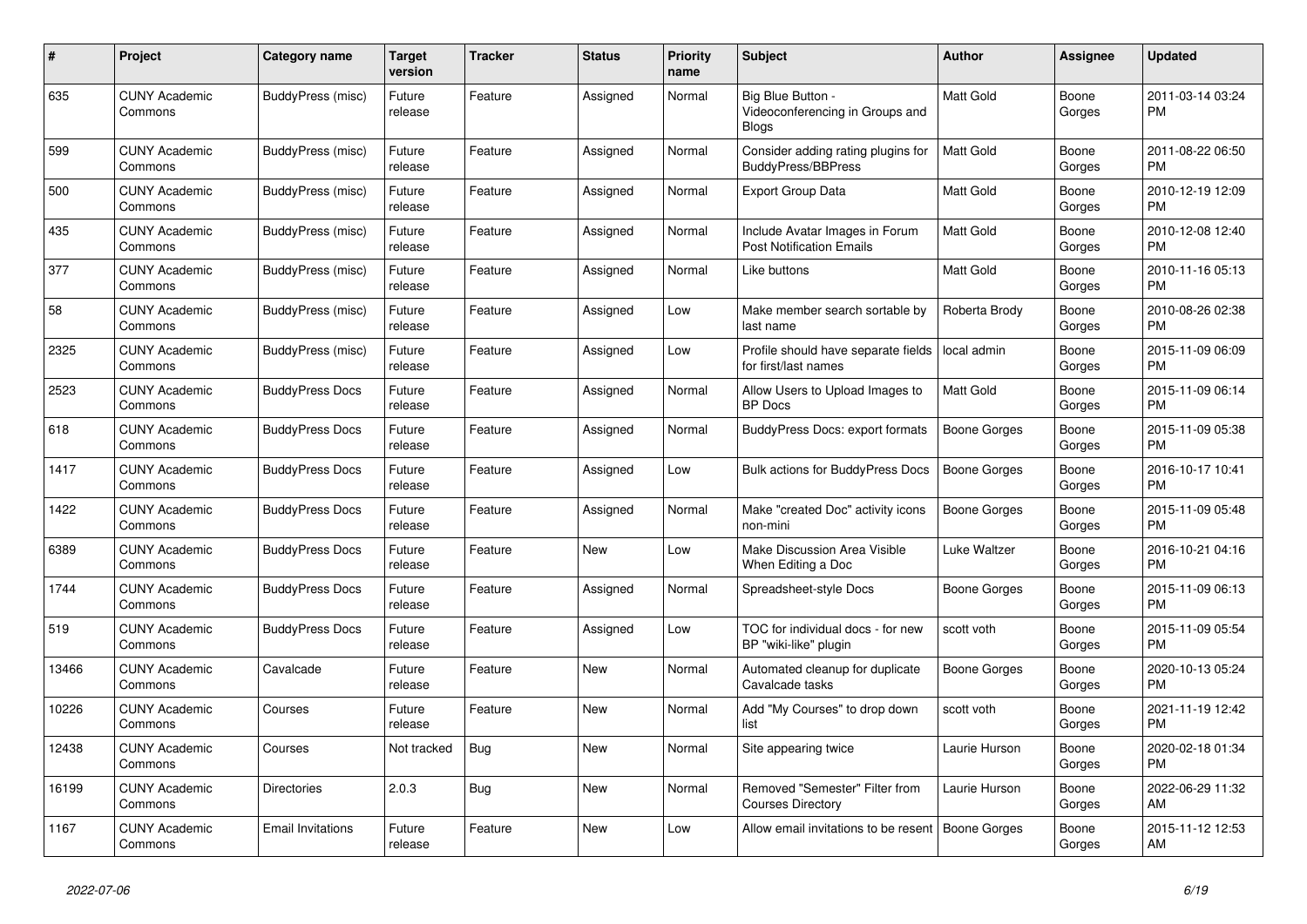| #     | Project                         | <b>Category name</b>       | Target<br>version | <b>Tracker</b> | <b>Status</b>        | <b>Priority</b><br>name | <b>Subject</b>                                                                      | <b>Author</b>       | Assignee        | <b>Updated</b>                |
|-------|---------------------------------|----------------------------|-------------------|----------------|----------------------|-------------------------|-------------------------------------------------------------------------------------|---------------------|-----------------|-------------------------------|
| 1165  | <b>CUNY Academic</b><br>Commons | <b>Email Invitations</b>   | Future<br>release | Feature        | Assigned             | Low                     | Allow saved lists of invitees under<br>Send Invites                                 | Boone Gorges        | Boone<br>Gorges | 2015-11-09 06:03<br><b>PM</b> |
| 1166  | <b>CUNY Academic</b><br>Commons | <b>Email Invitations</b>   | Future<br>release | Feature        | <b>New</b>           | Low                     | Better organizational tools for Sent   Boone Gorges<br>Invites                      |                     | Boone<br>Gorges | 2015-11-09 06:02<br>PM        |
| 12042 | <b>CUNY Academic</b><br>Commons | <b>Email Notifications</b> | Future<br>release | Feature        | New                  | Normal                  | Improved error logging for BPGES<br>send queue                                      | <b>Boone Gorges</b> | Boone<br>Gorges | 2021-11-19 12:25<br><b>PM</b> |
| 9979  | <b>CUNY Academic</b><br>Commons | <b>Email Notifications</b> | Not tracked       | <b>Bug</b>     | Reporter<br>Feedback | Normal                  | Reports of slow email activation<br>emails                                          | Matt Gold           | Boone<br>Gorges | 2018-08-29 09:40<br><b>PM</b> |
| 15604 | <b>CUNY Academic</b><br>Commons | <b>Email Notifications</b> | Future<br>release | Feature        | Assigned             | Normal                  | Restructure Commons Group<br>Digest Email Messages                                  | <b>Matt Gold</b>    | Boone<br>Gorges | 2022-05-26 10:45<br>AM        |
| 4238  | <b>CUNY Academic</b><br>Commons | Events                     | Future<br>release | Feature        | Assigned             | Normal                  | Copy Events to Other Groups?                                                        | <b>Matt Gold</b>    | Boone<br>Gorges | 2015-07-02 10:08<br>AM        |
| 4053  | <b>CUNY Academic</b><br>Commons | Events                     | Future<br>release | Feature        | Assigned             | Normal                  | Create new tab for past events                                                      | Matt Gold           | Boone<br>Gorges | 2015-05-12 02:10<br><b>PM</b> |
| 4592  | <b>CUNY Academic</b><br>Commons | Events                     | Future<br>release | Design/UX      | <b>New</b>           | Normal                  | Event Creation - Venue Dropdown<br>Slow                                             | Samantha Raddatz    | Boone<br>Gorges | 2015-09-14 04:56<br><b>PM</b> |
| 5696  | <b>CUNY Academic</b><br>Commons | Events                     | Future<br>release | Feature        | Assigned             | Normal                  | Events Calendar - display options<br>calendar aggregation                           | Matt Gold           | Boone<br>Gorges | 2016-10-13 11:44<br>AM        |
| 4481  | <b>CUNY Academic</b><br>Commons | Events                     | Future<br>release | Feature        | <b>New</b>           | Normal                  | Group admins/mods should have<br>the ability to unlink an event from<br>the group   | Boone Gorges        | Boone<br>Gorges | 2017-04-24 03:53<br><b>PM</b> |
| 4903  | <b>CUNY Academic</b><br>Commons | Events                     | Future<br>release | Design/UX      | Assigned             | Normal                  | Improving visual appearance of<br>event calendars                                   | <b>Matt Gold</b>    | Boone<br>Gorges | 2016-10-13 11:51<br><b>AM</b> |
| 11531 | <b>CUNY Academic</b><br>Commons | Events                     | Future<br>release | Feature        | <b>New</b>           | Normal                  | Main Events calendar should<br>include non-public events that<br>user has access to | scott voth          | Boone<br>Gorges | 2019-06-11 10:00<br>AM        |
| 3475  | <b>CUNY Academic</b><br>Commons | Events                     | Future<br>release | Feature        | Assigned             | Normal                  | Request to add plugin to<br>streamline room<br>booking/appointment booking          | Naomi Barrettara    | Boone<br>Gorges | 2014-12-01 05:14<br><b>PM</b> |
| 8756  | <b>CUNY Academic</b><br>Commons | Group Blogs                | Future<br>release | Feature        | Hold                 | Normal                  | Connect multiple blogs to one<br>group?                                             | Matt Gold           | Boone<br>Gorges | 2017-09-30 10:42<br>AM        |
| 3580  | <b>CUNY Academic</b><br>Commons | Group Blogs                | Future<br>release | Feature        | <b>New</b>           | Normal                  | Multiple blogs per group                                                            | Boone Gorges        | Boone<br>Gorges | 2018-02-20 02:02<br><b>PM</b> |
| 3080  | <b>CUNY Academic</b><br>Commons | <b>Group Files</b>         | Future<br>release | Feature        | Assigned             | Low                     | Create a system to keep track of<br>file changes                                    | Matt Gold           | Boone<br>Gorges | 2014-02-26 10:04<br><b>PM</b> |
| 12091 | <b>CUNY Academic</b><br>Commons | <b>Group Files</b>         | Future<br>release | Feature        | New                  | Normal                  | Improved pre-upload file validation<br>for bp-group-documents                       | Boone Gorges        | Boone<br>Gorges | 2019-11-14 01:21<br>PM        |
| 3193  | <b>CUNY Academic</b><br>Commons | Group Forums               | Future<br>release | Feature        | Assigned             | Normal                  | bbPress 2.x dynamic roles and<br>RBE                                                | Boone Gorges        | Boone<br>Gorges | 2014-09-30 01:30<br>PM        |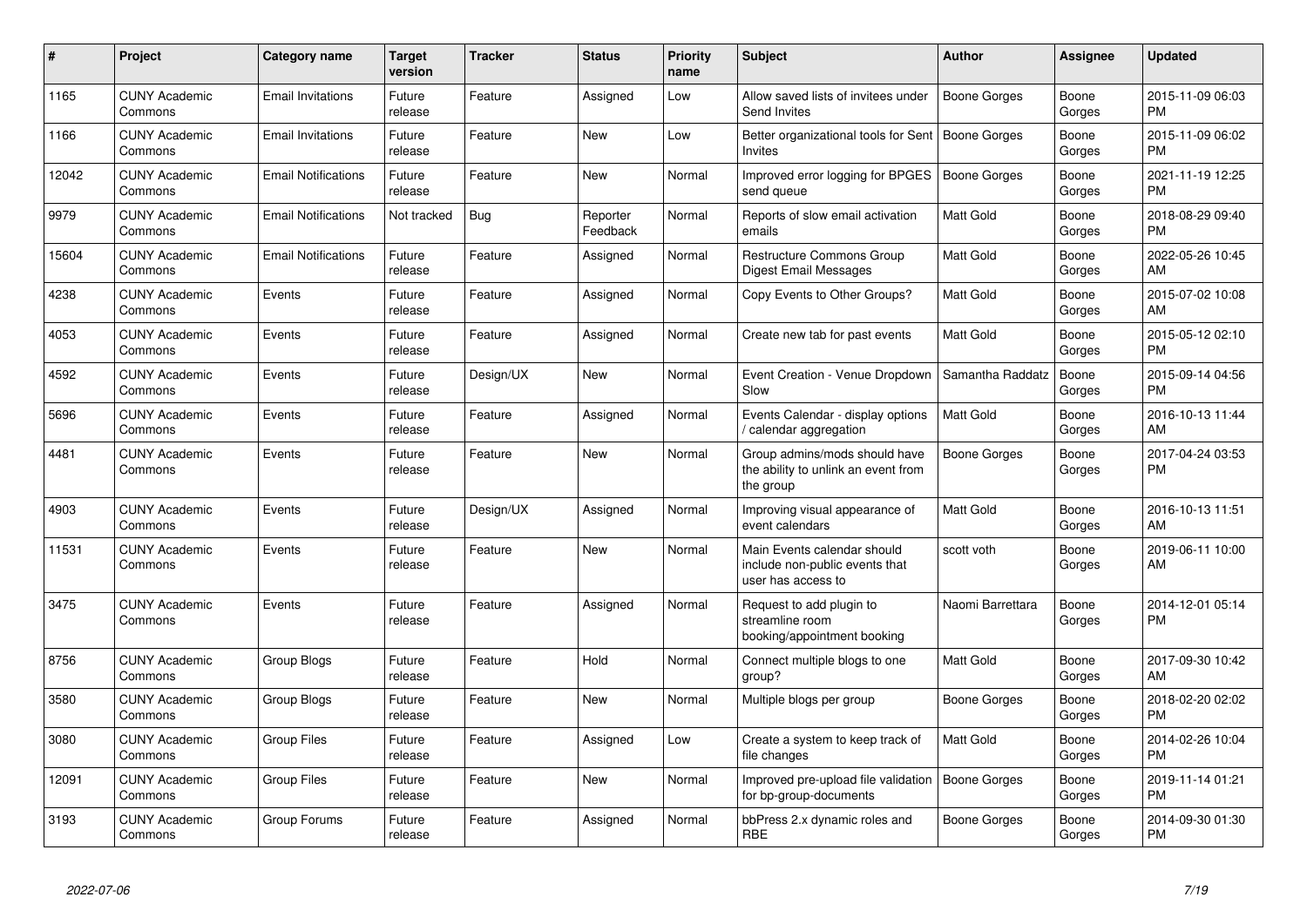| #     | Project                         | <b>Category name</b>           | <b>Target</b><br>version | <b>Tracker</b> | <b>Status</b>        | <b>Priority</b><br>name | <b>Subject</b>                                                                             | Author                  | <b>Assignee</b> | <b>Updated</b>                |
|-------|---------------------------------|--------------------------------|--------------------------|----------------|----------------------|-------------------------|--------------------------------------------------------------------------------------------|-------------------------|-----------------|-------------------------------|
| 585   | <b>CUNY Academic</b><br>Commons | Group Forums                   | Future<br>release        | Feature        | Assigned             | Normal                  | Merge Forum Topics                                                                         | Sarah Morgano           | Boone<br>Gorges | 2011-07-06 04:11<br><b>PM</b> |
| 3308  | <b>CUNY Academic</b><br>Commons | Group Invitations              | Future<br>release        | Feature        | Assigned             | Normal                  | Allow members to rescind group<br>invitations                                              | Matt Gold               | Boone<br>Gorges | 2015-04-01 08:53<br><b>PM</b> |
| 3419  | <b>CUNY Academic</b><br>Commons | Group Invitations              | 1.6.14                   | Bug            | Testing<br>Required  | Normal                  | Neatening the display of<br>messages on group requests                                     | Matt Gold               | Boone<br>Gorges | 2014-09-01 09:29<br><b>PM</b> |
| 2610  | <b>CUNY Academic</b><br>Commons | Group Invitations              | Future<br>release        | Feature        | Assigned             | Low                     | Request: Custom invitation<br>message to group invites                                     | local admin             | Boone<br>Gorges | 2015-11-09 06:13<br>PM.       |
| 14309 | <b>CUNY Academic</b><br>Commons | Group Library                  | Future<br>release        | Feature        | <b>New</b>           | Normal                  | Better handling of<br>bp_group_document file download<br>attempts when file is not present | Boone Gorges            | Boone<br>Gorges | 2021-11-19 12:28<br><b>PM</b> |
| 13370 | <b>CUNY Academic</b><br>Commons | Group Library                  | Future<br>release        | Feature        | <b>New</b>           | Normal                  | Library bulk deletion and folder<br>editing                                                | Colin McDonald          | Boone<br>Gorges | 2020-10-13 10:41<br>AM        |
| 4980  | <b>CUNY Academic</b><br>Commons | Home Page                      | Future<br>release        | Feature        | Assigned             | Normal                  | CAC Featured Content -- Adding<br>Randomization                                            | <b>Matt Gold</b>        | Boone<br>Gorges | 2016-12-12 03:01<br><b>PM</b> |
| 1888  | <b>CUNY Academic</b><br>Commons | Home Page                      | Future<br>release        | Feature        | Assigned             | Normal                  | Refactor BP MPO Activity Filter to<br>support proper pagination                            | Sarah Morgano           | Boone<br>Gorges | 2014-05-01 07:11<br><b>PM</b> |
| 3230  | <b>CUNY Academic</b><br>Commons | Internal Tools and<br>Workflow | Not tracked              | Feature        | Assigned             | High                    | Scripts for quicker<br>provisioning/updating of<br>development environments                | <b>Boone Gorges</b>     | Boone<br>Gorges | 2016-01-26 04:54<br>PM.       |
| 5234  | <b>CUNY Academic</b><br>Commons | Membership                     | Future<br>release        | Feature        | Assigned             | Normal                  | Write Unconfirmed patch for WP                                                             | <b>Boone Gorges</b>     | Boone<br>Gorges | 2016-10-24 11:18<br>AM        |
| 9895  | <b>CUNY Academic</b><br>Commons | Onboarding                     | Future<br>release        | Feature        | Assigned             | Normal                  | Add "Accept Invitation"<br>link/button/function to Group<br>and/or Site invitation emails? | Luke Waltzer            | Boone<br>Gorges | 2018-06-07 12:42<br><b>PM</b> |
| 10794 | <b>CUNY Academic</b><br>Commons | Performance                    | Not tracked              | Bug            | <b>New</b>           | Normal                  | Memcached connection<br>occasionally breaks                                                | <b>Boone Gorges</b>     | Boone<br>Gorges | 2018-12-06 03:30<br><b>PM</b> |
| 15242 | <b>CUNY Academic</b><br>Commons | Performance                    | Not tracked              | Bug            | Reporter<br>Feedback | Normal                  | Slugist site                                                                               | Raffi<br>Khatchadourian | Boone<br>Gorges | 2022-02-07 11:14<br>AM        |
| 14908 | <b>CUNY Academic</b><br>Commons | Performance                    |                          | Bug            | New                  | Normal                  | Stale object cache on cdev                                                                 | Raymond Hoh             | Boone<br>Gorges | 2021-12-07 09:45<br>AM        |
| 3220  | <b>CUNY Academic</b><br>Commons | Public Portfolio               | Future<br>release        | Feature        | Assigned             | Normal                  | Add indent/outdent option to<br>Formatting Buttons on Profile<br>Page                      | <b>Matt Gold</b>        | Boone<br>Gorges | 2014-05-21 10:39<br><b>PM</b> |
| 3042  | <b>CUNY Academic</b><br>Commons | Public Portfolio               | Future<br>release        | Feature        | Assigned             | Normal                  | Browsing member interests                                                                  | Matt Gold               | Boone<br>Gorges | 2015-03-21 09:04<br>PM.       |
| 14184 | <b>CUNY Academic</b><br>Commons | <b>Public Portfolio</b>        | Future<br>release        | Feature        | New                  | Normal                  | Centralized mechanism for storing   Boone Gorges<br>Campus affiliations                    |                         | Boone<br>Gorges | 2022-01-04 11:35<br>AM        |
| 2753  | <b>CUNY Academic</b><br>Commons | Public Portfolio               | Future<br>release        | Feature        | New                  | Normal                  | Create actual actual tagification in<br>academic interests and other<br>fields             | Micki Kaufman           | Boone<br>Gorges | 2015-01-05 08:52<br>PM.       |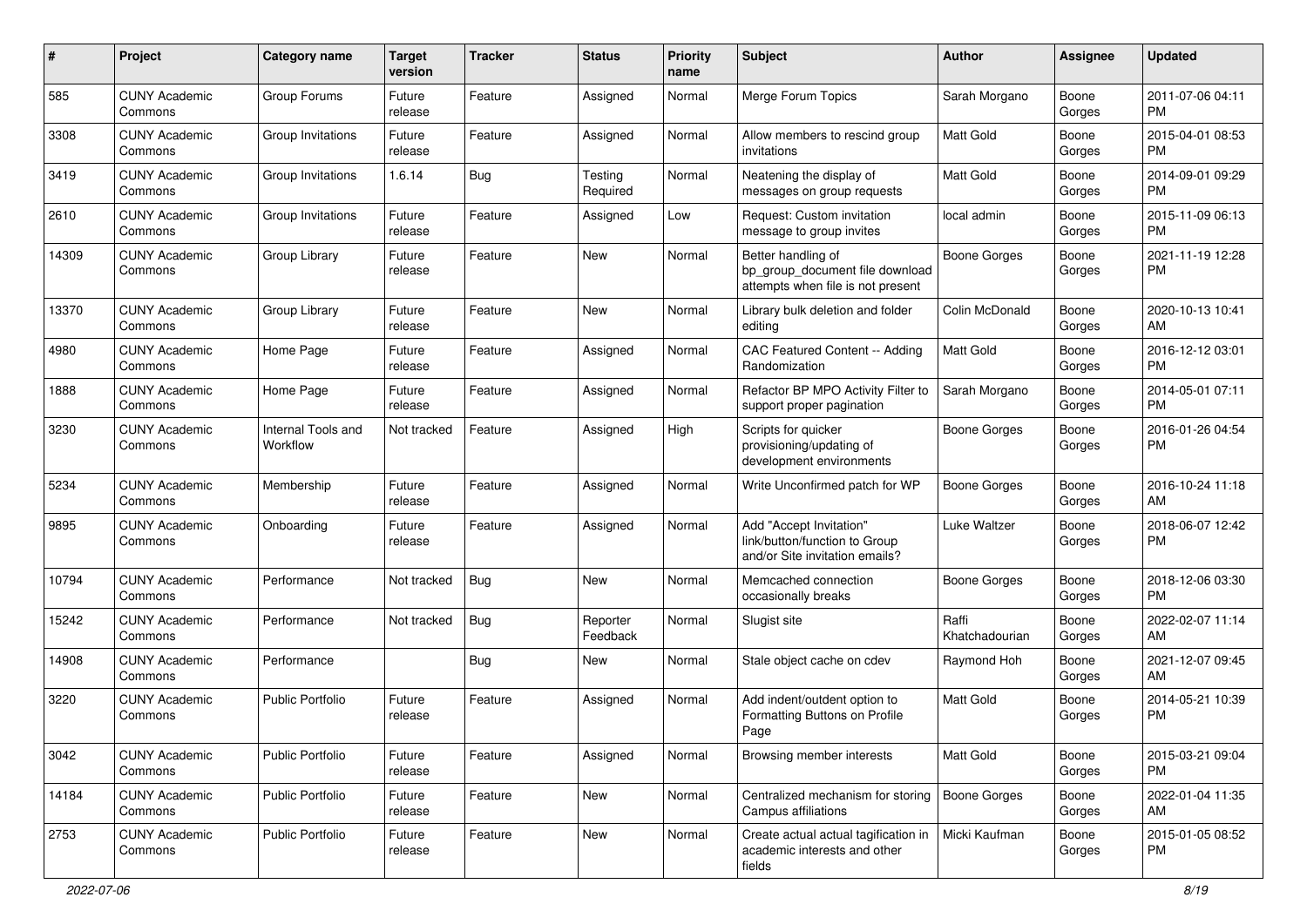| #     | Project                         | <b>Category name</b>    | <b>Target</b><br>version | <b>Tracker</b> | <b>Status</b>        | <b>Priority</b><br>name | Subject                                                                                         | Author                  | Assignee        | <b>Updated</b>                |
|-------|---------------------------------|-------------------------|--------------------------|----------------|----------------------|-------------------------|-------------------------------------------------------------------------------------------------|-------------------------|-----------------|-------------------------------|
| 2013  | <b>CUNY Academic</b><br>Commons | <b>Public Portfolio</b> | Future<br>release        | Feature        | Assigned             | Low                     | Have Profile Privacy Options show   Matt Gold<br>up only for filled-in fields                   |                         | Boone<br>Gorges | 2015-11-09 06:09<br>PM.       |
| 3048  | <b>CUNY Academic</b><br>Commons | <b>Public Portfolio</b> | Future<br>release        | Feature        | New                  | Low                     | Images for rich text profile fields                                                             | Boone Gorges            | Boone<br>Gorges | 2014-02-19 12:56<br><b>PM</b> |
| 3768  | <b>CUNY Academic</b><br>Commons | <b>Public Portfolio</b> | Future<br>release        | Feature        | Assigned             | Normal                  | Institutions/Past positions on<br>public portfolios                                             | Matt Gold               | Boone<br>Gorges | 2018-04-23 10:44<br>AM        |
| 11496 | <b>CUNY Academic</b><br>Commons | <b>Public Portfolio</b> | 1.15.2                   | Support        | New                  | Normal                  | Replace Twitter Icon on Member<br>Portfolio page                                                | scott voth              | Boone<br>Gorges | 2019-06-06 01:03<br>PM.       |
| 6014  | <b>CUNY Academic</b><br>Commons | Publicity               | Future<br>release        | Publicity      | Reporter<br>Feedback | Normal                  | Google search listing                                                                           | Matt Gold               | Boone<br>Gorges | 2016-09-21 03:48<br><b>PM</b> |
| 11945 | <b>CUNY Academic</b><br>Commons | Reckoning               | Future<br>release        | Feature        | Reporter<br>Feedback | Normal                  | Add Comments bubble to<br>Reckoning views                                                       | <b>Boone Gorges</b>     | Boone<br>Gorges | 2019-11-12 05:14<br>PM        |
| 3615  | <b>CUNY Academic</b><br>Commons | Redmine                 | Not tracked              | Feature        | New                  | Low                     | Create Redmine issues via email                                                                 | Dominic Giglio          | Boone<br>Gorges | 2017-11-16 11:36<br>AM.       |
| 3002  | <b>CUNY Academic</b><br>Commons | Search                  | Future<br>release        | Feature        | Assigned             | Normal                  | Overhaul CAC search by using<br>external search appliance                                       | Boone Gorges            | Boone<br>Gorges | 2020-07-15 03:05<br>PM.       |
| 5182  | <b>CUNY Academic</b><br>Commons | Social Paper            | Future<br>release        | Design/UX      | New                  | Normal                  | "Publishing" a private paper on<br>social paper?                                                | Raffi<br>Khatchadourian | Boone<br>Gorges | 2016-10-13 04:12<br><b>PM</b> |
| 5052  | <b>CUNY Academic</b><br>Commons | Social Paper            | Future<br>release        | Feature        | New                  | Low                     | Sentence by sentence or line by<br>line comments (SP suggestion #3)                             | Marilyn Weber           | Boone<br>Gorges | 2016-02-11 10:24<br><b>PM</b> |
| 7981  | <b>CUNY Academic</b><br>Commons | Social Paper            | Future<br>release        | <b>Bug</b>     | New                  | Normal                  | Social Paper comments should<br>not go to spam                                                  | Luke Waltzer            | Boone<br>Gorges | 2018-04-16 03:52<br><b>PM</b> |
| 7663  | <b>CUNY Academic</b><br>Commons | Social Paper            | Future<br>release        | <b>Bug</b>     | New                  | Normal                  | Social Paper notifications not<br>formatted correctly on secondary<br>sites                     | <b>Boone Gorges</b>     | Boone<br>Gorges | 2018-04-16 03:52<br><b>PM</b> |
| 8675  | <b>CUNY Academic</b><br>Commons | User Onboarding         | Future<br>release        | Bug            | Reporter<br>Feedback | Low                     | Add new User search screen calls<br>for the input of email address but<br>doesn't work with one | Paul Hebert             | Boone<br>Gorges | 2017-10-11 11:17<br>AM        |
| 9941  | <b>CUNY Academic</b><br>Commons | Wiki                    | Not tracked              | Support        | Assigned             | Normal                  | Wiki functionality                                                                              | Matt Gold               | Boone<br>Gorges | 2018-06-26 10:57<br>AM        |
| 11449 | <b>CUNY Academic</b><br>Commons | WordPress - Media       | Not tracked              | Support        | Reporter<br>Feedback | Normal                  | Cloning Media Library for JITP<br>from Staging to Production Site                               | Patrick DeDauw          | Boone<br>Gorges | 2019-05-13 12:00<br><b>PM</b> |
| 11386 | <b>CUNY Academic</b><br>Commons | WordPress - Media       | Not tracked              | Support        | Reporter<br>Feedback | Normal                  | disappearing images                                                                             | scott voth              | Boone<br>Gorges | 2019-05-14 10:32<br>AM        |
| 14483 | <b>CUNY Academic</b><br>Commons | WordPress - Media       | Not tracked              | Bug            | Reporter<br>Feedback | Normal                  | Wordpress PDF Embed Stopped<br>Working after JITP Media Clone                                   | Patrick DeDauw          | Boone<br>Gorges | 2021-05-20 01:51<br>PM.       |
| 13835 | <b>CUNY Academic</b><br>Commons | WordPress (misc)        | Future<br>release        | Feature        | New                  | Normal                  | Allow OneSearch widget to have<br>'CUNY' as campus                                              | <b>Boone Gorges</b>     | Boone<br>Gorges | 2021-11-19 12:39<br><b>PM</b> |
| 14113 | <b>CUNY Academic</b><br>Commons | WordPress (misc)        | Future<br>release        | Bug            | Hold                 | Normal                  | Block Editor Not Working on this<br>page - Json error                                           | scott voth              | Boone<br>Gorges | 2021-03-05 11:01<br>AM        |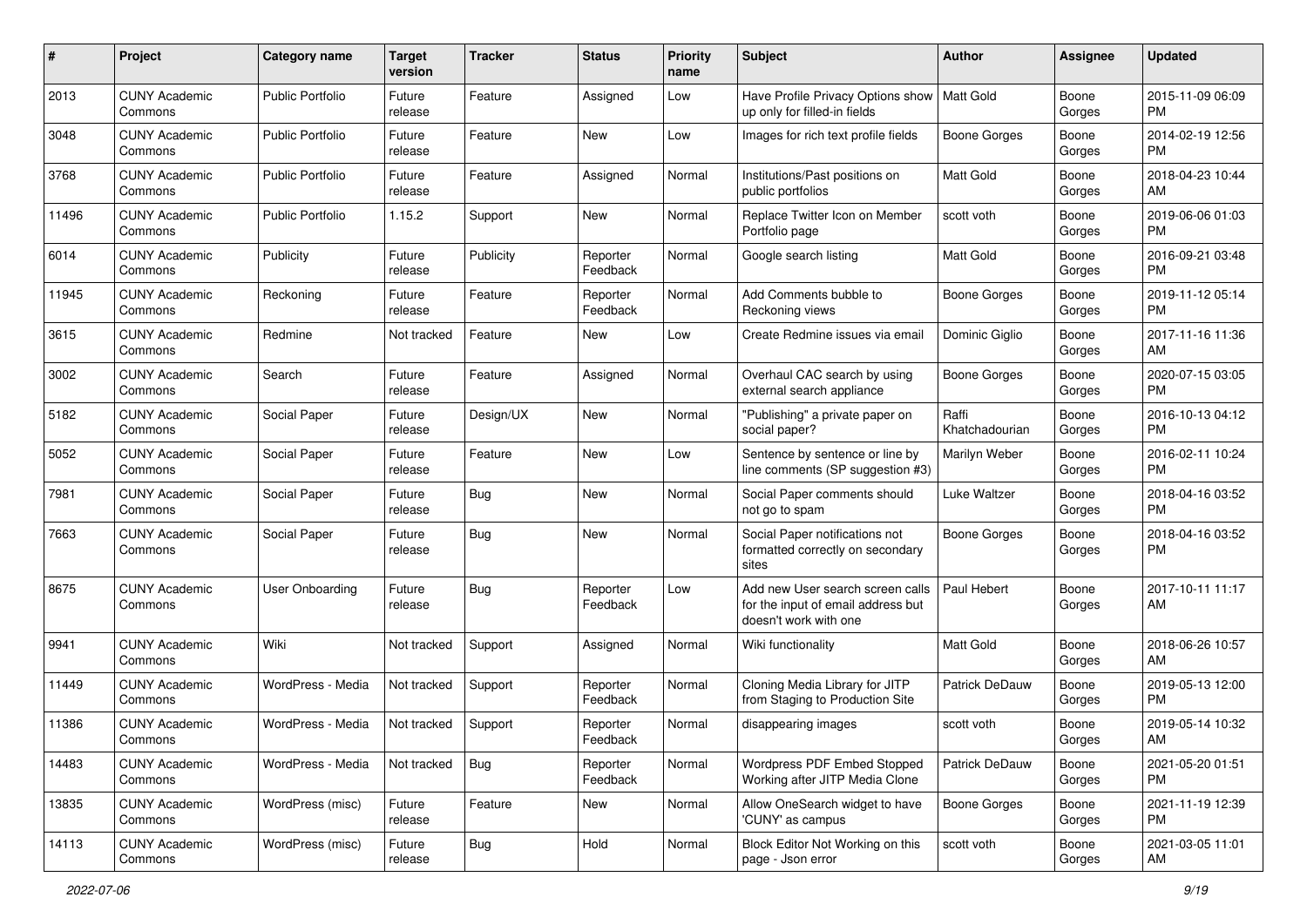| #     | Project                         | <b>Category name</b>     | Target<br>version | <b>Tracker</b> | <b>Status</b>        | <b>Priority</b><br>name | <b>Subject</b>                                                   | <b>Author</b>    | <b>Assignee</b> | <b>Updated</b>                |
|-------|---------------------------------|--------------------------|-------------------|----------------|----------------------|-------------------------|------------------------------------------------------------------|------------------|-----------------|-------------------------------|
| 287   | <b>CUNY Academic</b><br>Commons | WordPress (misc)         | Future<br>release | Feature        | Assigned             | Normal                  | Create troubleshooting tool for<br>account sign-up               | Matt Gold        | Boone<br>Gorges | 2015-11-09 06:17<br><b>PM</b> |
| 3759  | <b>CUNY Academic</b><br>Commons | WordPress (misc)         | Future<br>release | Feature        | Assigned             | Normal                  | Review Interface for Adding Users<br>to Blogs                    | Matt Gold        | Boone<br>Gorges | 2015-03-24 05:52<br><b>PM</b> |
| 1508  | <b>CUNY Academic</b><br>Commons | WordPress (misc)         | Future<br>release | Feature        | Assigned             | Normal                  | Share login cookies across<br>mapped domains                     | Boone Gorges     | Boone<br>Gorges | 2012-07-02 12:12<br><b>PM</b> |
| 15767 | <b>CUNY Academic</b><br>Commons | WordPress (misc)         |                   | Support        | <b>New</b>           | Normal                  | Site loading slowly                                              | scott voth       | Boone<br>Gorges | 2022-04-04 08:56<br><b>PM</b> |
| 10040 | <b>CUNY Academic</b><br>Commons | WordPress (misc)         | Not tracked       | <b>Bug</b>     | Reporter<br>Feedback | Normal                  | User doesn't see full list of themes                             | l Matt Gold      | Boone<br>Gorges | 2018-07-25 10:12<br>AM        |
| 2223  | <b>CUNY Academic</b><br>Commons | <b>WordPress Plugins</b> | Future<br>release | Feature        | Assigned             | Low                     | Add Participad to the CUNY<br><b>Academic Commons</b>            | Matt Gold        | Boone<br>Gorges | 2014-09-17 10:03<br><b>PM</b> |
| 9211  | <b>CUNY Academic</b><br>Commons | <b>WordPress Plugins</b> | Future<br>release | Support        | Reporter<br>Feedback | Normal                  | Auto-Role Setting in Forum Plugin<br>Causing Some Confusion      | Luke Waltzer     | Boone<br>Gorges | 2018-03-13 11:44<br>AM        |
| 14987 | <b>CUNY Academic</b><br>Commons | <b>WordPress Plugins</b> | Future<br>release | Bug            | <b>New</b>           | Normal                  | Elementor update causes<br>database freeze-up                    | Boone Gorges     | Boone<br>Gorges | 2021-11-29 12:02<br><b>PM</b> |
| 9289  | <b>CUNY Academic</b><br>Commons | <b>WordPress Plugins</b> | Future<br>release | Bug            | Reporter<br>Feedback | Normal                  | Email Users Plugin                                               | Laurie Hurson    | Boone<br>Gorges | 2018-10-24 12:34<br><b>PM</b> |
| 12121 | <b>CUNY Academic</b><br>Commons | <b>WordPress Plugins</b> | 2.0.3             | Feature        | Reporter<br>Feedback | Normal                  | Embedding H5P Iframes on<br>Commons Site                         | Laurie Hurson    | Boone<br>Gorges | 2022-06-29 11:32<br>AM        |
| 9947  | <b>CUNY Academic</b><br>Commons | <b>WordPress Plugins</b> | Future<br>release | Feature        | Reporter<br>Feedback | Normal                  | Install H5P quiz plugin                                          | Matt Gold        | Boone<br>Gorges | 2018-09-11 11:01<br>AM        |
| 1562  | <b>CUNY Academic</b><br>Commons | <b>WordPress Plugins</b> | Future<br>release | Feature        | Assigned             | Low                     | Play with NYT Collaborative<br><b>Authoring Tool</b>             | Matt Gold        | Boone<br>Gorges | 2015-01-05 08:47<br><b>PM</b> |
| 658   | <b>CUNY Academic</b><br>Commons | <b>WordPress Plugins</b> | Future<br>release | Feature        | Assigned             | Normal                  | Rebulid Sitewide Tag Suggestion                                  | <b>Matt Gold</b> | Boone<br>Gorges | 2015-01-05 08:47<br>PM        |
| 9515  | <b>CUNY Academic</b><br>Commons | <b>WordPress Plugins</b> | Not tracked       | Bug            | Reporter<br>Feedback | Normal                  | Text to Speech plugin - "More<br>Slowly" checkbox not working    | scott voth       | Boone<br>Gorges | 2018-06-13 02:26<br><b>PM</b> |
| 9926  | <b>CUNY Academic</b><br>Commons | <b>WordPress Plugins</b> | Future<br>release | <b>Bug</b>     | New                  | Normal                  | twitter-mentions-as-comments<br>cron jobs can run long           | Boone Gorges     | Boone<br>Gorges | 2018-10-24 12:34<br><b>PM</b> |
| 2754  | <b>CUNY Academic</b><br>Commons | Design                   | Future<br>release | Feature        | Assigned             | Normal                  | Determine strategy for CAC logo<br>handling in top header        | Micki Kaufman    | Chris Stein     | 2015-01-05 08:53<br><b>PM</b> |
| 860   | <b>CUNY Academic</b><br>Commons | Design                   | Future<br>release | Design/UX      | Assigned             | Normal                  | <b>Standardize Button Treatment</b><br><b>Across the Commons</b> | Chris Stein      | Chris Stein     | 2014-05-01 09:45<br>AM        |
| 3354  | <b>CUNY Academic</b><br>Commons | Group Files              | Future<br>release | Feature        | Assigned             | Low                     | Allow Group Download of Multiple<br><b>Selected Files</b>        | Matt Gold        | Chris Stein     | 2014-08-01 08:50<br>AM        |
| 3059  | <b>CUNY Academic</b><br>Commons | Group Forums             | Future<br>release | Design/UX      | <b>New</b>           | Normal                  | Forum Post Permissable Content<br><b>Explanatory Text</b>        | Chris Stein      | Chris Stein     | 2015-04-02 11:27<br>AM        |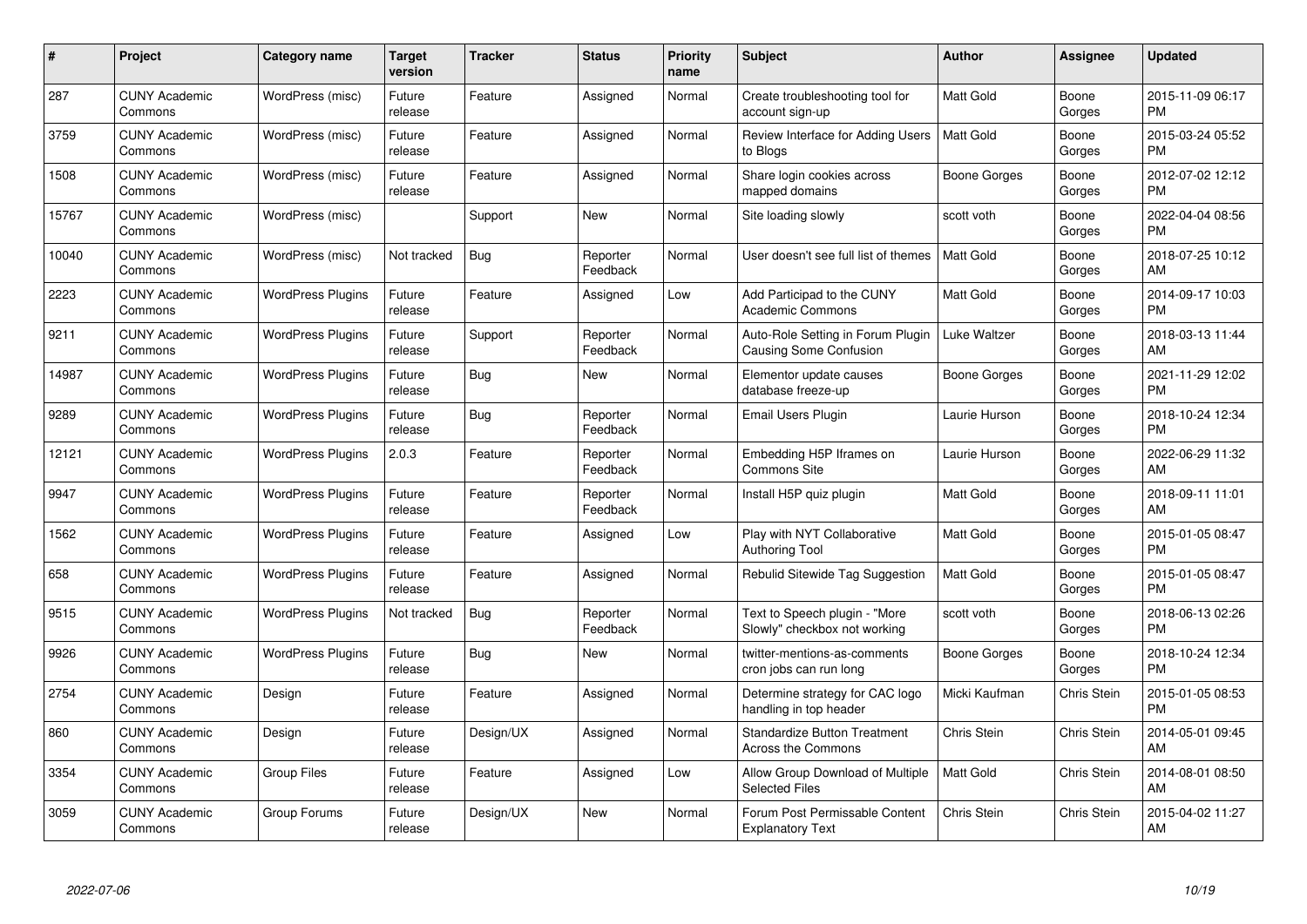| $\pmb{\#}$ | <b>Project</b>                                                          | <b>Category name</b>     | <b>Target</b><br>version | <b>Tracker</b> | <b>Status</b>        | Priority<br>name | <b>Subject</b>                                                      | <b>Author</b>    | Assignee            | <b>Updated</b>                |
|------------|-------------------------------------------------------------------------|--------------------------|--------------------------|----------------|----------------------|------------------|---------------------------------------------------------------------|------------------|---------------------|-------------------------------|
| 1544       | <b>CUNY Academic</b><br>Commons                                         | Groups (misc)            | Future<br>release        | Feature        | Reporter<br>Feedback | Normal           | Group Filtering and Sorting                                         | <b>Matt Gold</b> | Chris Stein         | 2019-03-01 02:25<br><b>PM</b> |
| 3330       | <b>CUNY Academic</b><br>Commons                                         | My Commons               | Future<br>release        | Feature        | Assigned             | Normal           | "Commons Information" tool                                          | Boone Gorges     | Chris Stein         | 2014-09-22 08:46<br><b>PM</b> |
| 9028       | <b>CUNY Academic</b><br>Commons                                         | Onboarding               | Future<br>release        | Feature        | Assigned             | Normal           | suggest groups to new members<br>during the registration process    | <b>Matt Gold</b> | Chris Stein         | 2018-10-24 12:34<br><b>PM</b> |
| 5827       | <b>CUNY Academic</b><br>Commons                                         | <b>Public Portfolio</b>  | Future<br>release        | Bug            | Assigned             | Normal           | Academic Interests square bracket<br>links not working              | scott voth       | Chris Stein         | 2016-08-11 11:59<br><b>PM</b> |
| 2832       | <b>CUNY Academic</b><br>Commons                                         | <b>Public Portfolio</b>  | Future<br>release        | Feature        | Assigned             | Normal           | Improve interface for (not)<br>auto-linking profile fields          | Boone Gorges     | Chris Stein         | 2015-01-05 08:52<br><b>PM</b> |
| 3770       | <b>CUNY Academic</b><br>Commons                                         | <b>Public Portfolio</b>  | Future<br>release        | Feature        | Assigned             | Normal           | Improve Layout/Formatting of<br>Positions Area on Public Portfolios | Matt Gold        | Chris Stein         | 2015-04-01 09:17<br><b>PM</b> |
| 10354      | <b>CUNY Academic</b><br>Commons                                         | <b>Public Portfolio</b>  | Future<br>release        | Feature        | <b>New</b>           | Normal           | Opt out of Having a Profile Page                                    | scott voth       | <b>Chris Stein</b>  | 2020-05-12 10:43<br>AM        |
| 2881       | <b>CUNY Academic</b><br>Commons                                         | <b>Public Portfolio</b>  | Future<br>release        | Feature        | Assigned             | Normal           | Redesign the UX for Profiles                                        | Chris Stein      | Chris Stein         | 2016-10-13 12:45<br><b>PM</b> |
| 365        | <b>CUNY Academic</b><br>Commons                                         | WordPress (misc)         | Future<br>release        | Feature        | Assigned             | Normal           | <b>Create Mouseover Tooltips</b><br>throughout Site                 | <b>Matt Gold</b> | Chris Stein         | 2015-11-09 06:18<br><b>PM</b> |
| 8078       | <b>CUNY Academic</b><br>Commons                                         | <b>WordPress Plugins</b> | Future<br>release        | System Upgrade | Assigned             | Normal           | <b>CommentPress Updates</b>                                         | Margaret Galvan  | Christian<br>Wach   | 2017-05-08 03:49<br><b>PM</b> |
| 13199      | <b>CUNY Academic</b><br>Commons                                         | Group Forums             | Future<br>release        | Feature        | New                  | Normal           | <b>Favoring Groups over bbPress</b><br>plugin                       | Colin McDonald   | Colin<br>McDonald   | 2021-11-19 12:28<br><b>PM</b> |
| 4438       | <b>CUNY Academic</b><br>Commons                                         | Events                   | Future<br>release        | Bug            | Assigned             | Normal           | Events Calendar - Export<br><b>Recurring Events</b>                 | scott voth       | Daniel Jones        | 2016-05-23 04:25<br><b>PM</b> |
| 5268       | <b>CUNY Academic</b><br>Commons                                         | Group Forums             | Future<br>release        | <b>Bug</b>     | Assigned             | Normal           | Long-time to post to multiple<br>groups                             | Luke Waltzer     | Daniel Jones        | 2016-09-07 06:31<br><b>PM</b> |
| 1983       | <b>CUNY Academic</b><br>Commons                                         | Home Page                | Future<br>release        | Feature        | Assigned             | Low              | Media Library integration with<br><b>Featured Content plugin</b>    | Boone Gorges     | Dominic<br>Giglio   | 2014-03-17 10:34<br>AM        |
| 940        | <b>CUNY Academic</b><br>Commons                                         | Redmine                  | Future<br>release        | Feature        | Assigned             | Low              | Communication with users after<br>releases                          | Matt Gold        | Dominic<br>Giglio   | 2012-09-09 04:36<br><b>PM</b> |
| 2167       | <b>CUNY Academic</b><br>Commons                                         | WordPress (misc)         | Future<br>release        | <b>Bug</b>     | Assigned             | Normal           | CAC-Livestream Plugin Issues                                        | Michael Smith    | Dominic<br>Giglio   | 2015-01-02 03:06<br><b>PM</b> |
| 412        | <b>CUNY Academic</b><br>Commons                                         | <b>WordPress Themes</b>  | Future<br>release        | Feature        | Assigned             | Normal           | <b>Featured Themes</b>                                              | Matt Gold        | Dominic<br>Giglio   | 2015-01-05 08:44<br><b>PM</b> |
| 12062      | AD/O365 Transition<br>from NonMatric to<br><b>Matriculated Students</b> |                          |                          | Feature        | In Progress          | Normal           | create solution and console<br>project                              | Emilio Rodriguez | Emilio<br>Rodriguez | 2019-11-12 03:56<br><b>PM</b> |
| 9835       | <b>CUNY Academic</b><br>Commons                                         | Group Forums             | Future<br>release        | Bug            | Assigned             | Normal           | add a "like" function?                                              | Marilyn Weber    | <b>Erik Trainer</b> | 2018-06-05 01:49<br><b>PM</b> |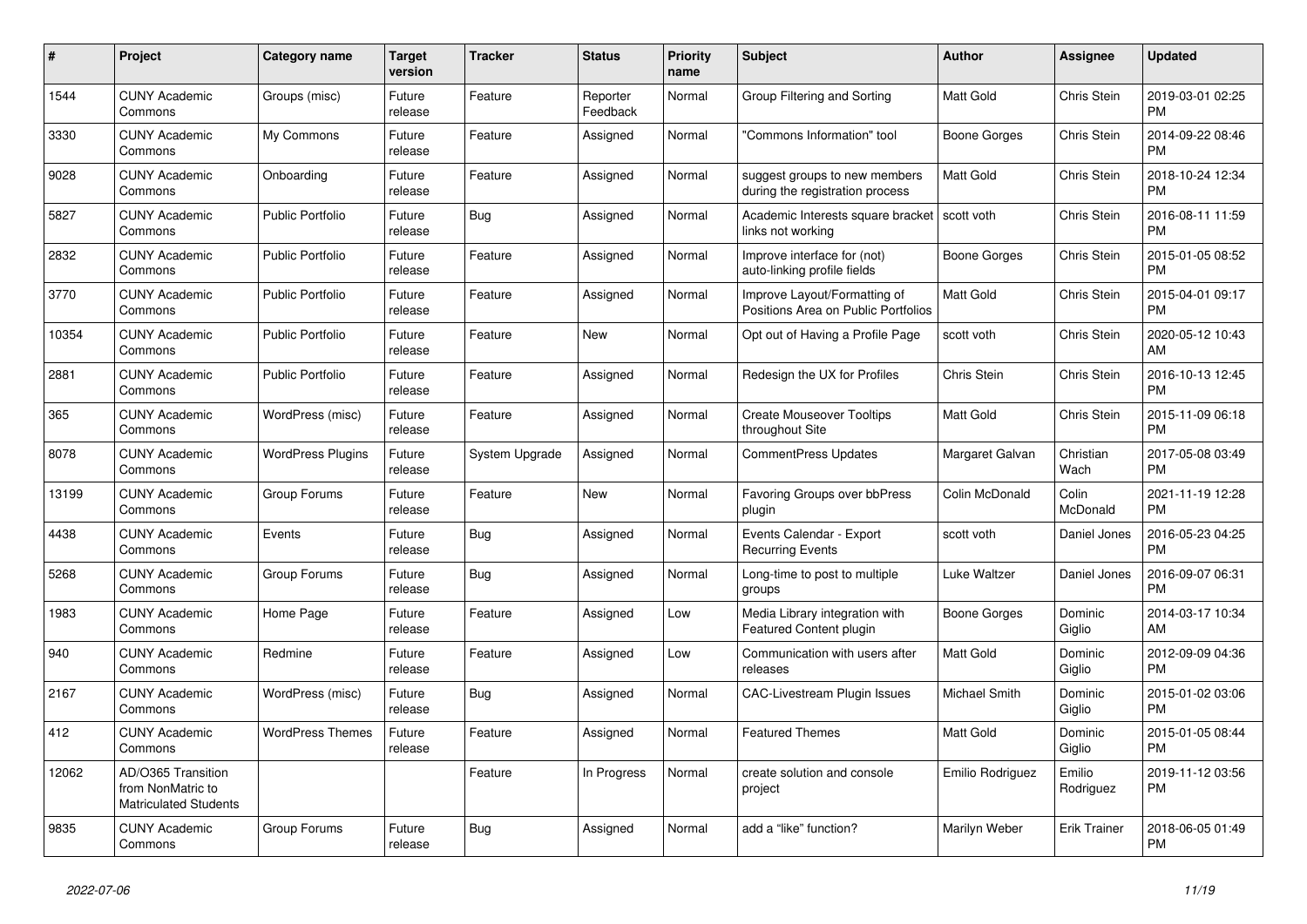| #     | Project                         | <b>Category name</b>           | <b>Target</b><br>version | <b>Tracker</b> | <b>Status</b>        | <b>Priority</b><br>name | Subject                                                                               | Author                  | <b>Assignee</b>    | <b>Updated</b>                |
|-------|---------------------------------|--------------------------------|--------------------------|----------------|----------------------|-------------------------|---------------------------------------------------------------------------------------|-------------------------|--------------------|-------------------------------|
| 13891 | <b>CUNY Academic</b><br>Commons | Internal Tools and<br>Workflow | 2.1.0                    | Feature        | <b>New</b>           | Normal                  | Migrate automated linting to<br>GitHub Actions                                        | Boone Gorges            | Jeremy Felt        | 2022-06-29 11:13<br>AM        |
| 15194 | <b>CUNY Academic</b><br>Commons | Internal Tools and<br>Workflow | 2.1.0                    | Feature        | New                  | Normal                  | PHPCS sniff for un-restored<br>switch_to_blog() calls                                 | <b>Boone Gorges</b>     | Jeremy Felt        | 2022-05-26 10:45<br>AM        |
| 13331 | <b>CUNY Academic</b><br>Commons | Site cloning                   | Future<br>release        | <b>Bug</b>     | <b>New</b>           | Normal                  | Combine Site Template and Clone<br>operations                                         | <b>Boone Gorges</b>     | Jeremy Felt        | 2021-11-19 12:39<br><b>PM</b> |
| 11879 | <b>CUNY Academic</b><br>Commons |                                | Not tracked              | Bug            | <b>New</b>           | Normal                  | Hypothesis comments appearing<br>on multiple, different pdfs across<br>blogs          | Laurie Hurson           | Laurie Hurson      | 2019-09-19 02:39<br><b>PM</b> |
| 14475 | <b>CUNY Academic</b><br>Commons |                                | Not tracked              | Publicity      | <b>New</b>           | Normal                  | OER Showcase Page                                                                     | Laurie Hurson           | Laurie Hurson      | 2021-09-14 10:46<br>AM        |
| 11517 | <b>CUNY Academic</b><br>Commons |                                | Not tracked              | Feature        | Assigned             | Normal                  | wp-accessibility plugin should not<br>strip 'target="_blank"' by default              | <b>Boone Gorges</b>     | Laurie Hurson      | 2019-09-24 09:57<br>AM        |
| 12446 | <b>CUNY Academic</b><br>Commons | Groups (misc)                  | Future<br>release        | Feature        | Reporter<br>Feedback | Normal                  | Toggle default site to group forum<br>posting                                         | Laurie Hurson           | Laurie Hurson      | 2020-03-10 11:57<br>AM        |
| 8666  | <b>CUNY Academic</b><br>Commons | Teaching                       | Not tracked              | Documentation  | Assigned             | Normal                  | Create Teaching on the Commons<br>Resource Page                                       | Matt Gold               | Laurie Hurson      | 2019-09-23 03:16<br><b>PM</b> |
| 2666  | <b>CUNY Academic</b><br>Commons | About page                     | Not tracked              | Documentation  | Assigned             | Normal                  | <b>Update About Text</b>                                                              | Chris Stein             | Luke Waltzer       | 2016-03-04 11:19<br>AM        |
| 6078  | <b>CUNY Academic</b><br>Commons | Blogs (BuddyPress)             | Future<br>release        | Feature        | New                  | Normal                  | <b>Explore Adding Network Blog</b><br>Metadata Plugin                                 | Luke Waltzer            | Luke Waltzer       | 2016-10-11 10:29<br><b>PM</b> |
| 5955  | <b>CUNY Academic</b><br>Commons | Outreach                       | Future<br>release        | Feature        | Assigned             | Normal                  | Create auto-newsletter for<br>commons members                                         | Matt Gold               | Luke Waltzer       | 2016-08-30 10:34<br>AM        |
| 7828  | <b>CUNY Academic</b><br>Commons |                                | Not tracked              | Feature        | Assigned             | Normal                  | Theme Assessment 2017                                                                 | Margaret Galvan         | Margaret<br>Galvan | 2017-05-02 10:41<br><b>PM</b> |
| 12392 | <b>CUNY Academic</b><br>Commons | Help/Codex                     | Not tracked              | Documentation  | <b>New</b>           | Normal                  | <b>Updates to Common Commons</b><br>Questions on Help Page                            | scott voth              | Margaret<br>Galvan | 2020-02-11 10:53<br>AM        |
| 6298  | <b>CUNY Academic</b><br>Commons | <b>User Experience</b>         | Not tracked              | Design/UX      | Assigned             | Normal                  | Examine data from survey                                                              | <b>Matt Gold</b>        | Margaret<br>Galvan | 2016-10-14 12:16<br><b>PM</b> |
| 8211  | <b>CUNY Academic</b><br>Commons | <b>WordPress Themes</b>        | Future<br>release        | Feature        | <b>New</b>           | Normal                  | Theme Suggestions: Material<br>Design-Inspired Themes                                 | Margaret Galvan         | Margaret<br>Galvan | 2017-08-07 02:48<br><b>PM</b> |
| 8837  | <b>CUNY Academic</b><br>Commons |                                | Not tracked              | Feature        | Assigned             | Normal                  | Create a form to request info from<br>people requesting premium<br>themes and plugins | <b>Matt Gold</b>        | Marilyn<br>Weber   | 2017-11-14 03:35<br><b>PM</b> |
| 9420  | <b>CUNY Academic</b><br>Commons | cuny.is                        | Not tracked              | Feature        | New                  | Normal                  | Request for http://cuny.is/streams                                                    | Raffi<br>Khatchadourian | Marilyn<br>Weber   | 2018-04-02 10:08<br>AM        |
| 12382 | <b>CUNY Academic</b><br>Commons | Membership                     | Not tracked              | Support        | New                  | Normal                  | Email request change                                                                  | Marilyn Weber           | Marilyn<br>Weber   | 2020-02-06 12:56<br><b>PM</b> |
| 3509  | <b>CUNY Academic</b><br>Commons | Publicity                      | $1.7\,$                  | Publicity      | New                  | Normal                  | Create 1.7 digital signage imagery                                                    | Micki Kaufman           | Marilyn<br>Weber   | 2014-10-01 12:40<br><b>PM</b> |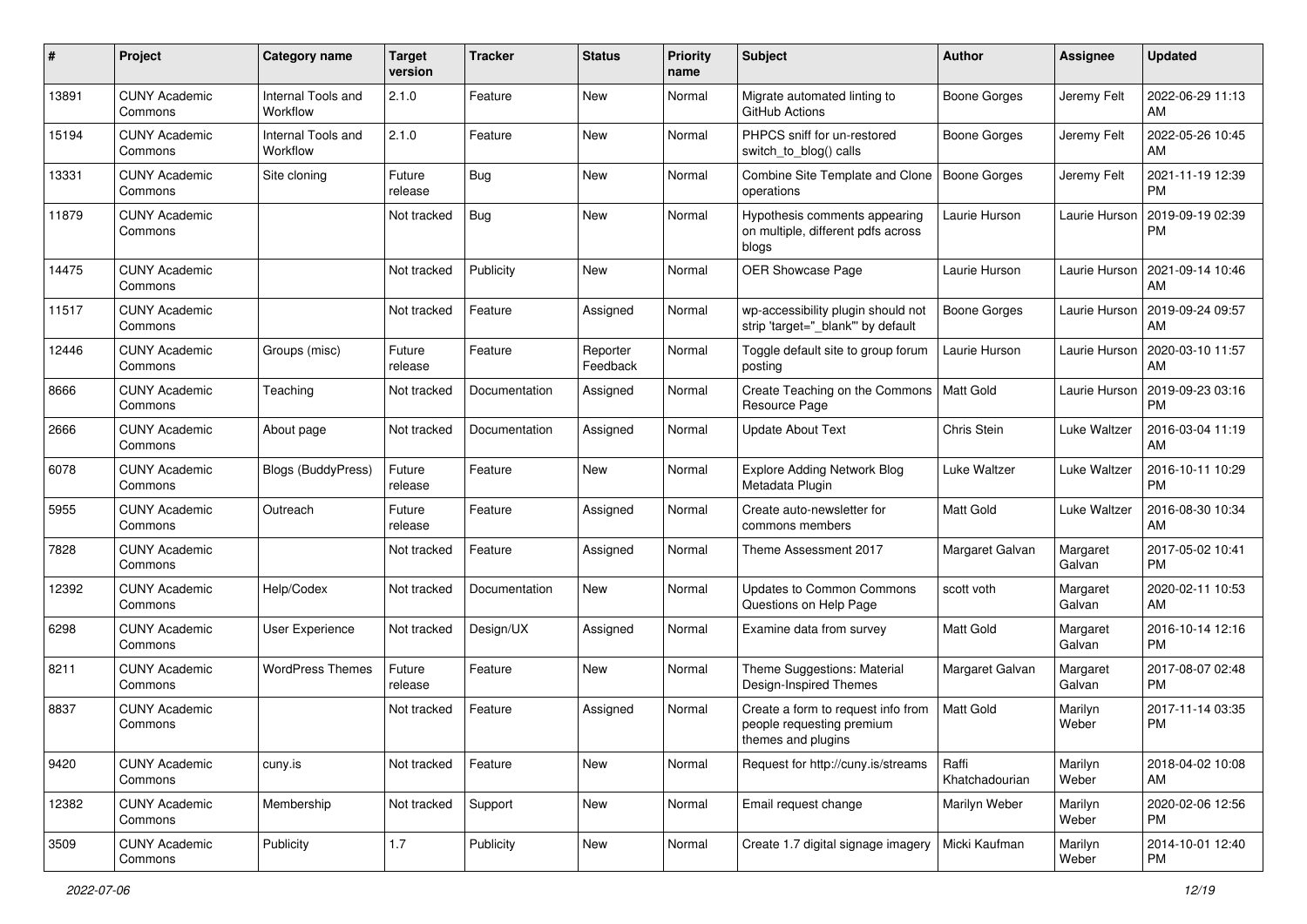| #     | Project                         | <b>Category name</b>     | <b>Target</b><br>version | <b>Tracker</b> | <b>Status</b>        | Priority<br>name | <b>Subject</b>                                            | <b>Author</b>           | <b>Assignee</b>  | <b>Updated</b>                |
|-------|---------------------------------|--------------------------|--------------------------|----------------|----------------------|------------------|-----------------------------------------------------------|-------------------------|------------------|-------------------------------|
| 2573  | <b>NYCDH Community</b><br>Site  |                          |                          | Feature        | Reporter<br>Feedback | Normal           | Add dh nyc twitter list feed to site                      | <b>Mark Newton</b>      | Matt Gold        | 2013-05-16 11:42<br><b>PM</b> |
| 8607  | <b>CUNY Academic</b><br>Commons |                          | Not tracked              | Support        | New                  | Normal           | Paypal?                                                   | Marilyn Weber           | Matt Gold        | 2018-05-15 01:37<br><b>PM</b> |
| 12484 | <b>CUNY Academic</b><br>Commons |                          | Not tracked              | Support        | Reporter<br>Feedback | Normal           | Sign up Code for COIL Course<br>starting in March         | Laurie Hurson           | Matt Gold        | 2020-03-02 02:26<br><b>PM</b> |
| 10839 | <b>CUNY Academic</b><br>Commons | About page               | Not tracked              | Support        | New                  | Normal           | <b>Mission Statement Needs</b><br>Revision                | scott voth              | Matt Gold        | 2018-12-26 10:58<br>AM        |
| 4972  | <b>CUNY Academic</b><br>Commons | Analytics                | Not tracked              | <b>Bug</b>     | <b>New</b>           | Normal           | <b>Newsletter Analytics</b>                               | Stephen Real            | Matt Gold        | 2015-12-09 12:54<br><b>PM</b> |
| 4225  | <b>CUNY Academic</b><br>Commons | <b>DiRT</b> Integration  | Future<br>release        | Design/UX      | <b>New</b>           | Normal           | Add information to DIRT page (in<br>Create a Group)       | Samantha Raddatz        | Matt Gold        | 2015-06-26 03:14<br><b>PM</b> |
| 11493 | <b>CUNY Academic</b><br>Commons | Domain Mapping           | Not tracked              | Support        | Reporter<br>Feedback | Normal           | Domain Mapping Request - Talia<br>Schaffer                | scott voth              | Matt Gold        | 2019-08-06 08:39<br>AM        |
| 9015  | <b>CUNY Academic</b><br>Commons | Groups (misc)            | Not tracked              | Outreach       | Assigned             | Normal           | Email group admins the email<br>addresses of their groups | Matt Gold               | Matt Gold        | 2018-01-02 09:54<br>AM        |
| 370   | <b>CUNY Academic</b><br>Commons | Registration             | Future<br>release        | Feature        | Assigned             | High             | <b>Guest Accounts</b>                                     | <b>Matt Gold</b>        | Matt Gold        | 2015-04-09 09:33<br><b>PM</b> |
| 8898  | <b>CUNY Academic</b><br>Commons | Social Paper             | Not tracked              | Feature        | Assigned             | Normal           | Usage data on docs and social<br>paper                    | <b>Matt Gold</b>        | Matt Gold        | 2017-11-16 11:32<br>AM        |
| 3657  | <b>CUNY Academic</b><br>Commons | WordPress (misc)         | Not tracked              | Feature        | New                  | Normal           | Create alert for GC email<br>addresses                    | <b>Matt Gold</b>        | Matt Gold        | 2016-04-14 11:29<br><b>PM</b> |
| 2175  | <b>CUNY Academic</b><br>Commons | WordPress (misc)         | Not tracked              | Support        | Assigned             | Normal           | Subscibe 2 vs. Jetpack<br>subscription options            | local admin             | Matt Gold        | 2016-01-26 04:58<br><b>PM</b> |
| 8498  | <b>CUNY Academic</b><br>Commons | <b>WordPress Plugins</b> | Future<br>release        | Feature        | New                  | Low              | <b>Gravity Forms Email Users</b>                          | Raffi<br>Khatchadourian | Matt Gold        | 2017-10-13 12:58<br><b>PM</b> |
| 11545 | <b>CUNY Academic</b><br>Commons | <b>WordPress Plugins</b> | Not tracked              | Support        | New                  | Normal           | Twitter searches in WordPress                             | Gina Cherry             | Matt Gold        | 2019-09-23 01:03<br><b>PM</b> |
| 3691  | <b>CUNY Academic</b><br>Commons | <b>WordPress Plugins</b> | Future<br>release        | Bug            | New                  | Normal           | <b>WPMU Domain Mapping</b><br>Debugging on cdev           | Raymond Hoh             | Matt Gold        | 2014-12-12 09:04<br>AM        |
| 8902  | <b>CUNY Academic</b><br>Commons | Design                   | Not tracked              | Feature        | Assigned             | Normal           | Report back on research on<br><b>BuddyPress themes</b>    | <b>Matt Gold</b>        | Michael Smith    | 2017-11-10 12:31<br><b>PM</b> |
| 3506  | <b>CUNY Academic</b><br>Commons | Publicity                | 1.7                      | Publicity      | New                  | Normal           | Prepare 1.7 email messaging                               | Micki Kaufman           | Micki<br>Kaufman | 2014-10-01 12:36<br><b>PM</b> |
| 7624  | <b>CUNY Academic</b><br>Commons | BuddyPress (misc)        | Future<br>release        | Design/UX      | New                  | Normal           | <b>BP Notifications</b>                                   | Luke Waltzer            | Paige Dupont     | 2017-02-08 10:43<br><b>PM</b> |
| 6392  | <b>CUNY Academic</b><br>Commons | Group Forums             | Future<br>release        | Design/UX      | Assigned             | Low              | Composition/Preview Panes in<br>Forum Posts               | Luke Waltzer            | Paige Dupont     | 2016-10-21 04:26<br><b>PM</b> |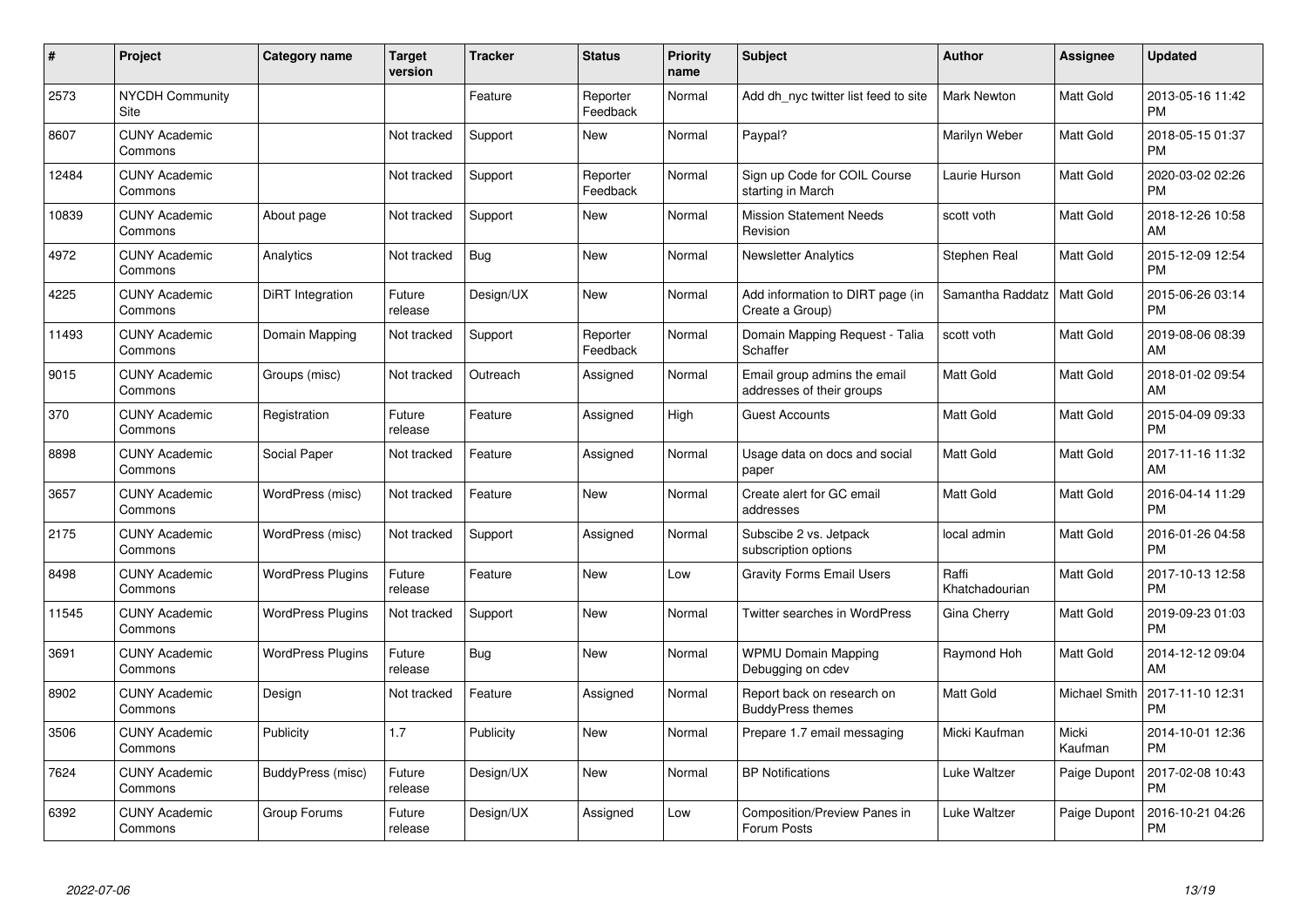| $\pmb{\#}$ | Project                         | <b>Category name</b>       | <b>Target</b><br>version | <b>Tracker</b> | <b>Status</b>        | <b>Priority</b><br>name | <b>Subject</b>                                                                       | Author             | <b>Assignee</b>    | <b>Updated</b>                |
|------------|---------------------------------|----------------------------|--------------------------|----------------|----------------------|-------------------------|--------------------------------------------------------------------------------------|--------------------|--------------------|-------------------------------|
| 11393      | <b>CUNY Academic</b><br>Commons |                            | Not tracked              | Publicity      | <b>New</b>           | Normal                  | After 1.15 release, ceate a hero<br>slide and post about adding a site<br>to a group | scott voth         | Patrick<br>Sweeney | 2019-05-14 10:32<br>AM        |
| 2571       | <b>NYCDH Community</b><br>Site  |                            |                          | Feature        | Assigned             | Normal                  | Add Google custom search box to<br>homepage                                          | <b>Mark Newton</b> | Raymond<br>Hoh     | 2013-05-18 07:49<br>PM        |
| 2574       | NYCDH Community<br>Site         |                            |                          | Feature        | Assigned             | Normal                  | Add Way to Upload Files to<br>Groups                                                 | Mark Newton        | Raymond<br>Hoh     | 2013-05-18 07:46<br><b>PM</b> |
| 11149      | <b>CUNY Academic</b><br>Commons |                            | Not tracked              | Support        | Reporter<br>Feedback | Normal                  | comments getting blocked                                                             | Marilyn Weber      | Raymond<br>Hoh     | 2019-03-26 11:40<br>AM        |
| 8992       | <b>NYCDH Community</b><br>Site  |                            |                          | Bug            | Assigned             | Normal                  | Multiple RBE error reports                                                           | <b>Matt Gold</b>   | Raymond<br>Hoh     | 2017-12-11 05:43<br><b>PM</b> |
| 10262      | <b>CUNY Academic</b><br>Commons |                            | Not tracked              | <b>Bug</b>     | Reporter<br>Feedback | Normal                  | Newsletter Plugin: Broken Image<br>at Bottom of All Newsletters                      | Mark Webb          | Raymond<br>Hoh     | 2018-08-30 05:17<br><b>PM</b> |
| 12004      | <b>CUNY Academic</b><br>Commons |                            | Not tracked              | Support        | Reporter<br>Feedback | Normal                  | Notifications for spam blog<br>comments                                              | Gina Cherry        | Raymond<br>Hoh     | 2019-11-01 12:05<br><b>PM</b> |
| 13286      | <b>CUNY Academic</b><br>Commons |                            | Not tracked              | Support        | New                  | Normal                  | problem connecting with<br>WordPress app                                             | Marilyn Weber      | Raymond<br>Hoh     | 2020-09-08 11:16<br>AM        |
| 16110      | <b>CUNY Academic</b><br>Commons |                            |                          | Support        | Reporter<br>Feedback | Normal                  | remove Creative Commons<br>license from pages?                                       | Marilyn Weber      | Raymond<br>Hoh     | 2022-05-17 06:11<br>PM        |
| 6644       | <b>CUNY Academic</b><br>Commons |                            | Not tracked              | <b>Bug</b>     | Reporter<br>Feedback | High                    | White Screen at Login Pge                                                            | Luke Waltzer       | Raymond<br>Hoh     | 2016-11-21 10:34<br><b>PM</b> |
| 5691       | <b>CUNY Academic</b><br>Commons | <b>Blogs (BuddyPress)</b>  | Future<br>release        | Bug            | Assigned             | High                    | Differing numbers on Sites display                                                   | Matt Gold          | Raymond<br>Hoh     | 2016-06-13 01:37<br><b>PM</b> |
| 11243      | <b>CUNY Academic</b><br>Commons | BuddyPress (misc)          | Future<br>release        | Bug            | New                  | Normal                  | Audit bp-custom.php                                                                  | Raymond Hoh        | Raymond<br>Hoh     | 2022-04-26 11:59<br>AM        |
| 14994      | <b>CUNY Academic</b><br>Commons | cdev.gc.cuny.edu           | Not tracked              | Support        | In Progress          | Normal                  | Clear Cache on CDEV                                                                  | scott voth         | Raymond<br>Hoh     | 2021-12-07 03:51<br><b>PM</b> |
| 9060       | <b>CUNY Academic</b><br>Commons | Commons In A Box           | Not tracked              | Bug            | Hold                 | Normal                  | Problems with CBox image library<br>/ upload                                         | Lisa Rhody         | Raymond<br>Hoh     | 2018-01-10 03:26<br><b>PM</b> |
| 14496      | <b>CUNY Academic</b><br>Commons | Domain Mapping             | Future<br>release        | <b>Bug</b>     | New                  | Normal                  | Mapped domain SSO uses<br>third-party cookies                                        | Raymond Hoh        | Raymond<br>Hoh     | 2021-05-24 04:03<br><b>PM</b> |
| 333        | <b>CUNY Academic</b><br>Commons | <b>Email Notifications</b> | Future<br>release        | Feature        | Assigned             | Low                     | Delay Forum Notification Email<br>Delivery Until After Editing Period<br>Ends        | <b>Matt Gold</b>   | Raymond<br>Hoh     | 2015-11-09 06:01<br><b>PM</b> |
| 11971      | <b>CUNY Academic</b><br>Commons | <b>Email Notifications</b> | Future<br>release        | <b>Bug</b>     | Reporter<br>Feedback | Low                     | Pictures obscured in emailed post<br>notifications                                   | Marilyn Weber      | Raymond<br>Hoh     | 2019-11-21 01:14<br><b>PM</b> |
| 5016       | <b>CUNY Academic</b><br>Commons | Events                     | Future<br>release        | Feature        | Assigned             | Low                     | Allow comments to be posted on<br>events                                             | Matt Gold          | Raymond<br>Hoh     | 2019-03-01 02:23<br><b>PM</b> |
| 6749       | <b>CUNY Academic</b><br>Commons | Events                     | Future<br>release        | <b>Bug</b>     | New                  | Low                     | BPEO iCal request can trigger<br>very large number of DB queries                     | Boone Gorges       | Raymond<br>Hoh     | 2016-11-15 10:09<br><b>PM</b> |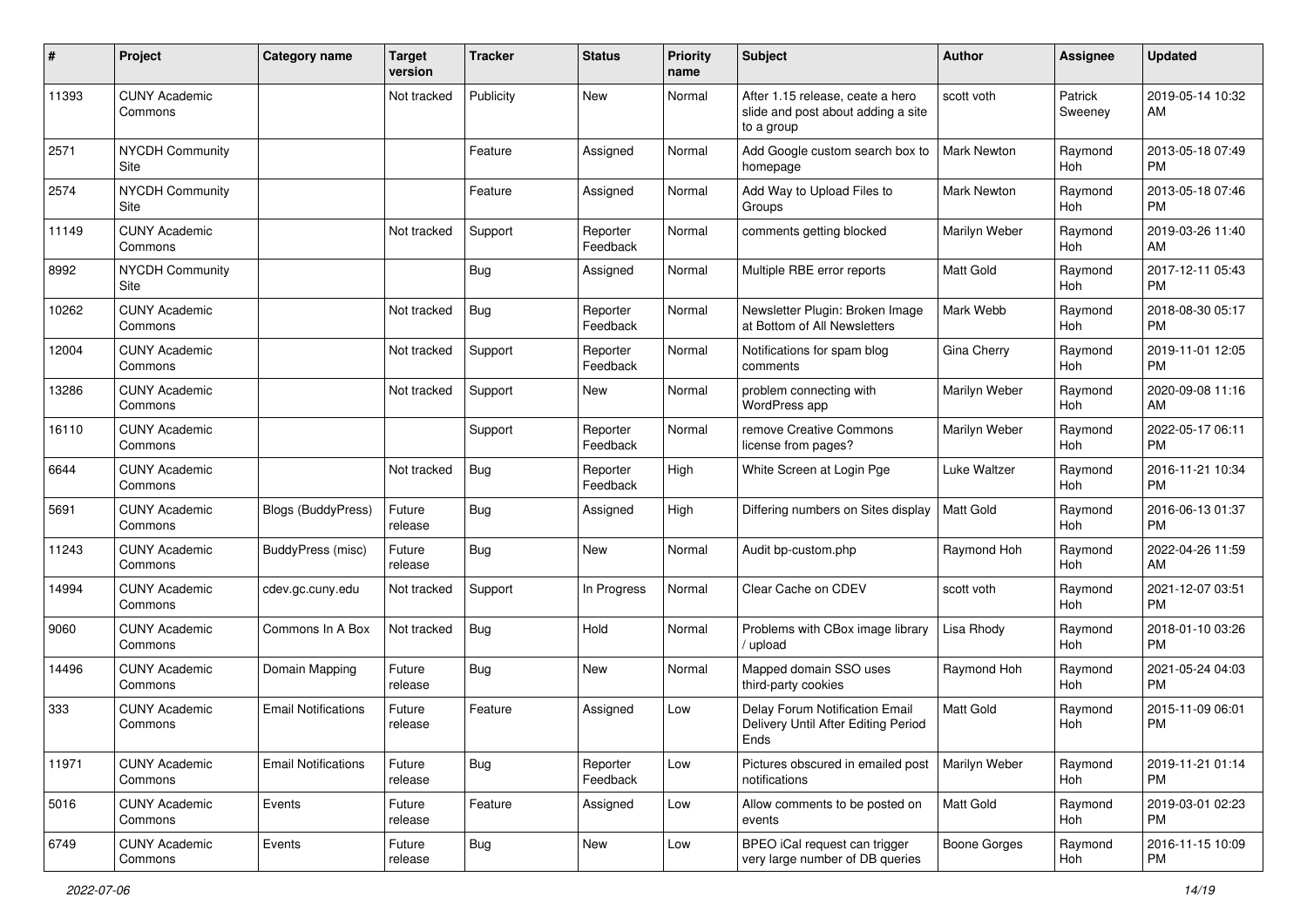| #     | <b>Project</b>                  | <b>Category name</b> | <b>Target</b><br>version | <b>Tracker</b> | <b>Status</b>        | <b>Priority</b><br>name | <b>Subject</b>                                                               | Author              | <b>Assignee</b> | <b>Updated</b>                |
|-------|---------------------------------|----------------------|--------------------------|----------------|----------------------|-------------------------|------------------------------------------------------------------------------|---------------------|-----------------|-------------------------------|
| 1192  | <b>CUNY Academic</b><br>Commons | <b>Group Files</b>   | Future<br>release        | Feature        | Assigned             | Low                     | When posting group files, allow<br>users to add a category without<br>saving | <b>Matt Gold</b>    | Raymond<br>Hoh  | 2015-11-09 05:53<br>PM        |
| 13328 | <b>CUNY Academic</b><br>Commons | Group Forums         | Not tracked              | <b>Bug</b>     | Reporter<br>Feedback | Normal                  | cross-posting in two related<br>groups                                       | Marilyn Weber       | Raymond<br>Hoh  | 2020-09-15 10:39<br><b>PM</b> |
| 3192  | <b>CUNY Academic</b><br>Commons | Group Forums         | Future<br>release        | Feature        | Assigned             | Normal                  | Customizable forum views for<br>bbPress 2.x group forums                     | <b>Boone Gorges</b> | Raymond<br>Hoh  | 2015-11-09 12:47<br><b>PM</b> |
| 7928  | <b>CUNY Academic</b><br>Commons | Group Forums         | Not tracked              | Bug            | <b>New</b>           | Normal                  | Duplicate Forum post                                                         | Luke Waltzer        | Raymond<br>Hoh  | 2017-04-11 09:27<br><b>PM</b> |
| 13457 | <b>CUNY Academic</b><br>Commons | Group Forums         | 2.0.3                    | Bug            | New                  | High                    | Forum post not sending<br>notifications                                      | Filipa Calado       | Raymond<br>Hoh  | 2022-06-29 11:32<br>AM        |
| 13358 | <b>CUNY Academic</b><br>Commons | Group Forums         | Future<br>release        | Feature        | New                  | Normal                  | Improved UI for group forum<br>threading settings                            | Boone Gorges        | Raymond<br>Hoh  | 2021-11-19 12:27<br><b>PM</b> |
| 10659 | <b>CUNY Academic</b><br>Commons | Group Forums         | Future<br>release        | Feature        | Assigned             | Normal                  | Post to multiple groups via email                                            | <b>Matt Gold</b>    | Raymond<br>Hoh  | 2018-11-15 12:54<br>AM        |
| 7115  | <b>CUNY Academic</b><br>Commons | Groups (misc)        | Future<br>release        | Feature        | Reporter<br>Feedback | Normal                  | make licensing info clear during<br>group creation                           | <b>Matt Gold</b>    | Raymond<br>Hoh  | 2020-12-08 11:32<br>AM        |
| 6995  | <b>CUNY Academic</b><br>Commons | Home Page            | Not tracked              | Bug            | Assigned             | Normal                  | member filter on homepage not<br>working                                     | Matt Gold           | Raymond<br>Hoh  | 2016-12-11 09:46<br><b>PM</b> |
| 3536  | <b>CUNY Academic</b><br>Commons | My Commons           | Future<br>release        | Feature        | Assigned             | Normal                  | Infinite Scroll on My Commons<br>page                                        | <b>Matt Gold</b>    | Raymond<br>Hoh  | 2015-04-13 04:42<br><b>PM</b> |
| 3517  | <b>CUNY Academic</b><br>Commons | My Commons           | Future<br>release        | Feature        | Assigned             | Normal                  | Mute/Unmute My Commons<br>updates                                            | <b>Matt Gold</b>    | Raymond<br>Hoh  | 2015-11-09 01:19<br><b>PM</b> |
| 4535  | <b>CUNY Academic</b><br>Commons | My Commons           | Future<br>release        | Bug            | New                  | Low                     | My Commons filter issue                                                      | scott voth          | Raymond<br>Hoh  | 2015-09-01 11:17<br>AM        |
| 3577  | <b>CUNY Academic</b><br>Commons | My Commons           | Future<br>release        | Design/UX      | Assigned             | Normal                  | Replies to items in My Commons                                               | <b>Matt Gold</b>    | Raymond<br>Hoh  | 2015-04-09 05:19<br><b>PM</b> |
| 6671  | <b>CUNY Academic</b><br>Commons | Reply By Email       | Not tracked              | Bug            | Assigned             | Normal                  | "Post too often" RBE error<br>message                                        | Matt Gold           | Raymond<br>Hoh  | 2016-11-11 09:55<br>AM        |
| 13430 | <b>CUNY Academic</b><br>Commons | Reply By Email       | Not tracked              | <b>Bug</b>     | New                  | Normal                  | Delay in RBE                                                                 | Luke Waltzer        | Raymond<br>Hoh  | 2020-10-13 11:16<br>AM        |
| 8976  | <b>CUNY Academic</b><br>Commons | Reply By Email       | Not tracked              | Feature        | Assigned             | Normal                  | Package RBE new topics posting?                                              | Matt Gold           | Raymond<br>Hoh  | 2017-12-04 02:34<br><b>PM</b> |
| 8991  | <b>CUNY Academic</b><br>Commons | Reply By Email       | Not tracked              | Bug            | Hold                 | Normal                  | RBE duplicate email message<br>issue                                         | <b>Matt Gold</b>    | Raymond<br>Hoh  | 2018-02-18 08:53<br><b>PM</b> |
| 3369  | <b>CUNY Academic</b><br>Commons | Reply By Email       | Not tracked              | Outreach       | Hold                 | Normal                  | Release reply by email to WP<br>plugin directory                             | Matt Gold           | Raymond<br>Hoh  | 2016-03-01 12:46<br><b>PM</b> |
| 16177 | <b>CUNY Academic</b><br>Commons | Reply By Email       |                          | Bug            | <b>New</b>           | Normal                  | Switch to Inbound mode for RBE                                               | Raymond Hoh         | Raymond<br>Hoh  | 2022-05-30 04:32<br><b>PM</b> |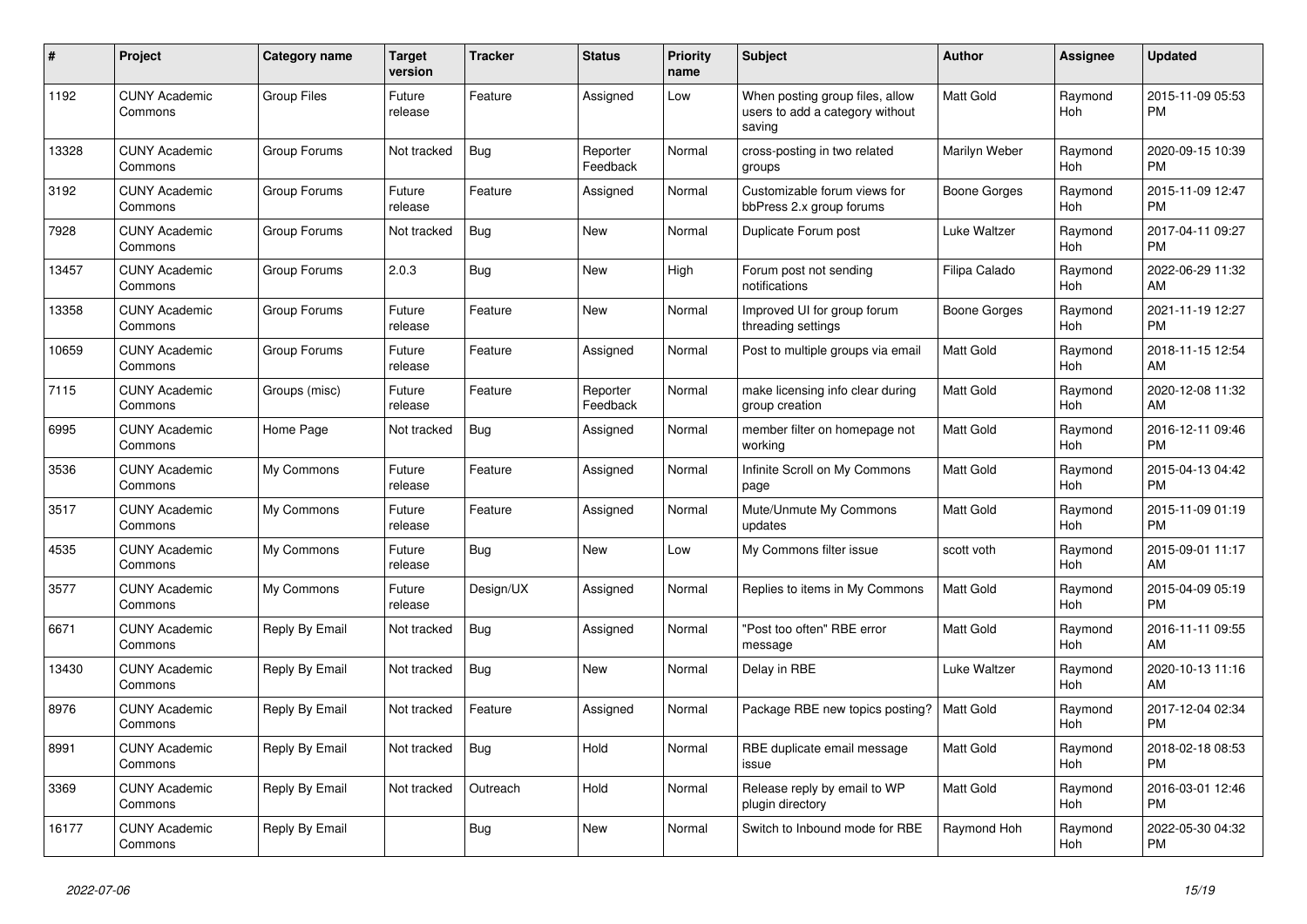| #     | <b>Project</b>                  | Category name            | Target<br>version | <b>Tracker</b> | <b>Status</b>        | <b>Priority</b><br>name | <b>Subject</b>                                                     | <b>Author</b>           | Assignee            | <b>Updated</b>                |
|-------|---------------------------------|--------------------------|-------------------|----------------|----------------------|-------------------------|--------------------------------------------------------------------|-------------------------|---------------------|-------------------------------|
| 9729  | <b>CUNY Academic</b><br>Commons | <b>SEO</b>               | Not tracked       | Support        | <b>New</b>           | Normal                  | 503 Errors showing on<br>newlaborforum.cuny.edu                    | Diane Krauthamer        | Raymond<br>Hoh      | 2018-05-22 04:48<br><b>PM</b> |
| 3662  | <b>CUNY Academic</b><br>Commons | <b>SEO</b>               | Future<br>release | Feature        | Assigned             | Normal                  | Duplicate Content/SEO/Google<br>issues                             | Matt Gold               | Raymond<br>Hoh      | 2015-04-13 04:37<br><b>PM</b> |
| 5282  | <b>CUNY Academic</b><br>Commons | Social Paper             | Future<br>release | Bug            | <b>New</b>           | Normal                  | Replying via email directs to paper<br>but not individual comment. | Marilyn Weber           | Raymond<br>Hoh      | 2016-03-02 01:48<br><b>PM</b> |
| 14983 | <b>CUNY Academic</b><br>Commons | WordPress (misc)         | Not tracked       | Support        | Reporter<br>Feedback | Normal                  | "Read More" tag not working                                        | Rebecca Krisel          | Raymond<br>Hoh      | 2021-11-23 01:17<br><b>PM</b> |
| 11624 | <b>CUNY Academic</b><br>Commons | WordPress (misc)         | Not tracked       | Support        | <b>New</b>           | Normal                  | Change pages into posts or swap<br>database for a Commons site?    | Stephen Klein           | Raymond<br>Hoh      | 2019-07-09 11:04<br><b>AM</b> |
| 9346  | <b>CUNY Academic</b><br>Commons | WordPress (misc)         | Not tracked       | <b>Bug</b>     | <b>New</b>           | Normal                  | Clone cetls.bmcc.cuny.edu for<br>development                       | Owen Roberts            | Raymond<br>Hoh      | 2018-03-06 05:35<br><b>PM</b> |
| 4388  | <b>CUNY Academic</b><br>Commons | WordPress (misc)         | Future<br>release | <b>Bug</b>     | Assigned             | Normal                  | Repeated request for<br>authentication.                            | Alice.Lynn<br>McMichael | Raymond<br>Hoh      | 2015-08-11 07:35<br><b>PM</b> |
| 16245 | <b>CUNY Academic</b><br>Commons | WordPress (misc)         |                   | <b>Bug</b>     | Reporter<br>Feedback | Normal                  | Save Button missing on<br>WordPress Profile page                   | scott voth              | Raymond<br>Hoh      | 2022-06-16 03:09<br><b>PM</b> |
| 12741 | <b>CUNY Academic</b><br>Commons | <b>WordPress Plugins</b> | Not tracked       | Support        | Reporter<br>Feedback | Normal                  | <b>Tableau Public Viz Block</b>                                    | Marilyn Weber           | Raymond<br>Hoh      | 2020-05-12 11:00<br>AM        |
| 3939  | <b>CUNY Academic</b><br>Commons | <b>WordPress Plugins</b> | Future<br>release | Bug            | Hold                 | Normal                  | Activity stream support for<br>Co-Authors Plus plugin              | Raymond Hoh             | Raymond<br>Hoh      | 2015-11-09 06:13<br><b>PM</b> |
| 15516 | <b>CUNY Academic</b><br>Commons | <b>WordPress Plugins</b> |                   | Bug            | Reporter<br>Feedback | Normal                  | Can't publish or save draft of post<br>on wordpress.com            | Raffi<br>Khatchadourian | Raymond<br>Hoh      | 2022-03-02 05:52<br><b>PM</b> |
| 11649 | <b>CUNY Academic</b><br>Commons | <b>WordPress Plugins</b> | 2.0.3             | Bug            | In Progress          | Normal                  | CC license displayed on every<br>page                              | Gina Cherry             | Raymond<br>Hoh      | 2022-06-29 11:32<br>AM        |
| 13946 | <b>CUNY Academic</b><br>Commons | <b>WordPress Plugins</b> | 2.1.0             | Support        | Assigned             | Normal                  | <b>Custom Embed handler For</b><br>OneDrive files                  | scott voth              | Raymond<br>Hoh      | 2022-05-26 10:46<br>AM        |
| 16319 | <b>CUNY Academic</b><br>Commons | <b>WordPress Plugins</b> | 2.0.3             | <b>Bug</b>     | <b>New</b>           | Normal                  | <b>Request for Events Calendar Pro</b><br>5.14.2 update            | Raymond Hoh             | Raymond<br>Hoh      | 2022-07-01 04:16<br><b>PM</b> |
| 3492  | <b>CUNY Academic</b><br>Commons | <b>WordPress Themes</b>  | Future<br>release | Support        | Assigned             | Normal                  | Add CBOX theme to the<br>Commons                                   | scott voth              | Raymond<br>Hoh      | 2014-10-08 05:55<br><b>PM</b> |
| 497   | <b>CUNY Academic</b><br>Commons | <b>WordPress Plugins</b> | Future<br>release | Feature        | Assigned             | Normal                  | Drag and Drop Ordering on<br>Gallery Post Plugin                   | <b>Matt Gold</b>        | Ron Rennick         | 2015-11-09 06:18<br><b>PM</b> |
| 4235  | <b>CUNY Academic</b><br>Commons |                          | Not tracked       | Design/UX      | Assigned             | Normal                  | Explore user experience around<br>comments on forum topics vs docs | Matt Gold               | Samantha<br>Raddatz | 2015-07-21 10:23<br>AM        |
| 5298  | <b>CUNY Academic</b><br>Commons |                          | Not tracked       | Publicity      | New                  | Normal                  | Survey Pop-Up Text                                                 | Samantha Raddatz        | Samantha<br>Raddatz | 2016-03-22 12:27<br><b>PM</b> |
| 310   | <b>CUNY Academic</b><br>Commons | BuddyPress (misc)        | Future<br>release | Feature        | Assigned             | Low                     | <b>Friend Request Email</b>                                        | Matt Gold               | Samantha<br>Raddatz | 2015-11-09 05:08<br>PM        |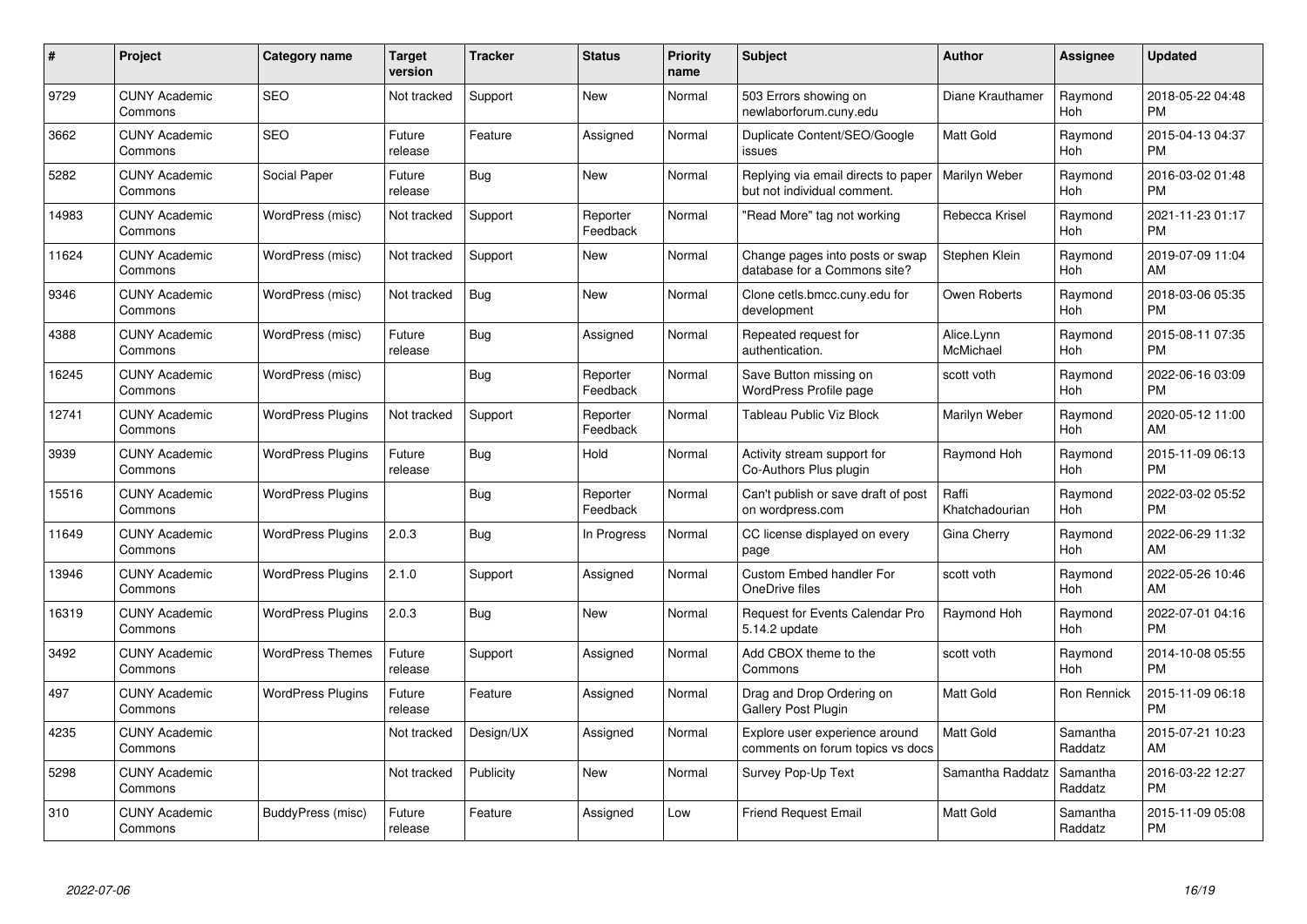| $\pmb{\#}$ | Project                         | <b>Category name</b>    | <b>Target</b><br>version | <b>Tracker</b> | <b>Status</b>        | Priority<br>name | Subject                                                                                                                                               | <b>Author</b>           | Assignee            | <b>Updated</b>                |
|------------|---------------------------------|-------------------------|--------------------------|----------------|----------------------|------------------|-------------------------------------------------------------------------------------------------------------------------------------------------------|-------------------------|---------------------|-------------------------------|
| 4226       | <b>CUNY Academic</b><br>Commons | <b>BuddyPress Docs</b>  | Future<br>release        | Design/UX      | <b>New</b>           | Normal           | Add option to connect a Doc with<br>a Group                                                                                                           | Samantha Raddatz        | Samantha<br>Raddatz | 2015-09-09 04:08<br><b>PM</b> |
| 4027       | <b>CUNY Academic</b><br>Commons | Commons In A Box        | Not tracked              | Design/UX      | Assigned             | Normal           | Usability review of CBOX update<br>procedures                                                                                                         | <b>Matt Gold</b>        | Samantha<br>Raddatz | 2015-05-11 06:36<br><b>PM</b> |
| 5317       | <b>CUNY Academic</b><br>Commons | Group Blogs             | Not tracked              | <b>Bug</b>     | Reporter<br>Feedback | Normal           | Notifications of New Post Didn't<br>Come                                                                                                              | Luke Waltzer            | Samantha<br>Raddatz | 2016-03-21 10:41<br><b>PM</b> |
| 653        | <b>CUNY Academic</b><br>Commons | Group Blogs             | Future<br>release        | Feature        | Assigned             | Normal           | Redesign Integration of Groups<br>and Blogs                                                                                                           | Matt Gold               | Samantha<br>Raddatz | 2015-11-09 05:40<br><b>PM</b> |
| 4221       | <b>CUNY Academic</b><br>Commons | Group Forums            | Future<br>release        | Design/UX      | Assigned             | Normal           | Add 'Number of Posts' display<br>option to Forum page                                                                                                 | Samantha Raddatz        | Samantha<br>Raddatz | 2015-06-26 02:21<br><b>PM</b> |
| 1456       | <b>CUNY Academic</b><br>Commons | Group Invitations       | Future<br>release        | Feature        | Reporter<br>Feedback | Low              | Invite to Group Button from Profile<br>Field                                                                                                          | <b>Matt Gold</b>        | Samantha<br>Raddatz | 2015-11-09 05:59<br><b>PM</b> |
| 481        | <b>CUNY Academic</b><br>Commons | Groups (misc)           | Future<br>release        | Feature        | Assigned             | Normal           | ability to archive inactive groups<br>and blogs                                                                                                       | Michael Mandiberg       | Samantha<br>Raddatz | 2015-11-09 05:56<br><b>PM</b> |
| 3458       | <b>CUNY Academic</b><br>Commons | Groups (misc)           | Future<br>release        | Feature        | Assigned             | Normal           | Filter Members of Group by<br>Campus                                                                                                                  | Michael Smith           | Samantha<br>Raddatz | 2014-09-26 08:32<br><b>PM</b> |
| 4404       | <b>CUNY Academic</b><br>Commons | <b>Public Portfolio</b> | Future<br>release        | Design/UX      | Assigned             | Normal           | Change color of permissions info<br>on portfolio editing interface                                                                                    | Matt Gold               | Samantha<br>Raddatz | 2015-08-11 05:28<br><b>PM</b> |
| 4253       | <b>CUNY Academic</b><br>Commons | <b>Public Portfolio</b> | Future<br>release        | Design/UX      | New                  | Normal           | Encourage users to add portfolio<br>content                                                                                                           | Samantha Raddatz        | Samantha<br>Raddatz | 2015-07-07 11:32<br>AM        |
| 4622       | <b>CUNY Academic</b><br>Commons | <b>Public Portfolio</b> | Future<br>release        | Design/UX      | <b>New</b>           | Normal           | <b>Profile Visibility Settings</b>                                                                                                                    | Samantha Raddatz        | Samantha<br>Raddatz | 2015-09-21 12:18<br><b>PM</b> |
| 308        | <b>CUNY Academic</b><br>Commons | Registration            | Future<br>release        | Feature        | <b>New</b>           | Normal           | Group recommendations for<br>signup process                                                                                                           | Boone Gorges            | Samantha<br>Raddatz | 2015-11-09 05:07<br><b>PM</b> |
| 5225       | <b>CUNY Academic</b><br>Commons | Registration            | Future<br>release        | Feature        | Assigned             | Normal           | On-boarding Issues                                                                                                                                    | Luke Waltzer            | Samantha<br>Raddatz | 2016-02-12 02:58<br><b>PM</b> |
| 5058       | <b>CUNY Academic</b><br>Commons | Social Paper            | Future<br>release        | Feature        | <b>New</b>           | Low              | Can there be a clearer signal that<br>even when comments have<br>already been made you add<br>comments by clicking on the side?<br>(SP suggestion #5) | Marilyn Weber           | Samantha<br>Raddatz | 2016-02-11 10:24<br><b>PM</b> |
| 5183       | <b>CUNY Academic</b><br>Commons | Social Paper            | Future<br>release        | Design/UX      | <b>New</b>           | Normal           | Creating a new paper when<br>viewing an existing paper                                                                                                | Raffi<br>Khatchadourian | Samantha<br>Raddatz | 2016-02-02 12:09<br><b>PM</b> |
| 5397       | <b>CUNY Academic</b><br>Commons | Social Paper            | Future<br>release        | Feature        | <b>New</b>           | Normal           | frustrating to have to<br>enable/disable in SP                                                                                                        | Marilyn Weber           | Samantha<br>Raddatz | 2016-04-20 03:39<br><b>PM</b> |
| 5050       | <b>CUNY Academic</b><br>Commons | Social Paper            | Future<br>release        | Feature        | New                  | Low              | Making comments visible in SP<br>editing mode (SP suggestion #1)                                                                                      | Marilyn Weber           | Samantha<br>Raddatz | 2019-09-17 11:10<br><b>PM</b> |
| 5053       | <b>CUNY Academic</b><br>Commons | Social Paper            | Future<br>release        | Feature        | New                  | Low              | Scrollable menu to add readers<br>(SP suggestion #4)                                                                                                  | Marilyn Weber           | Samantha<br>Raddatz | 2016-04-21 05:21<br><b>PM</b> |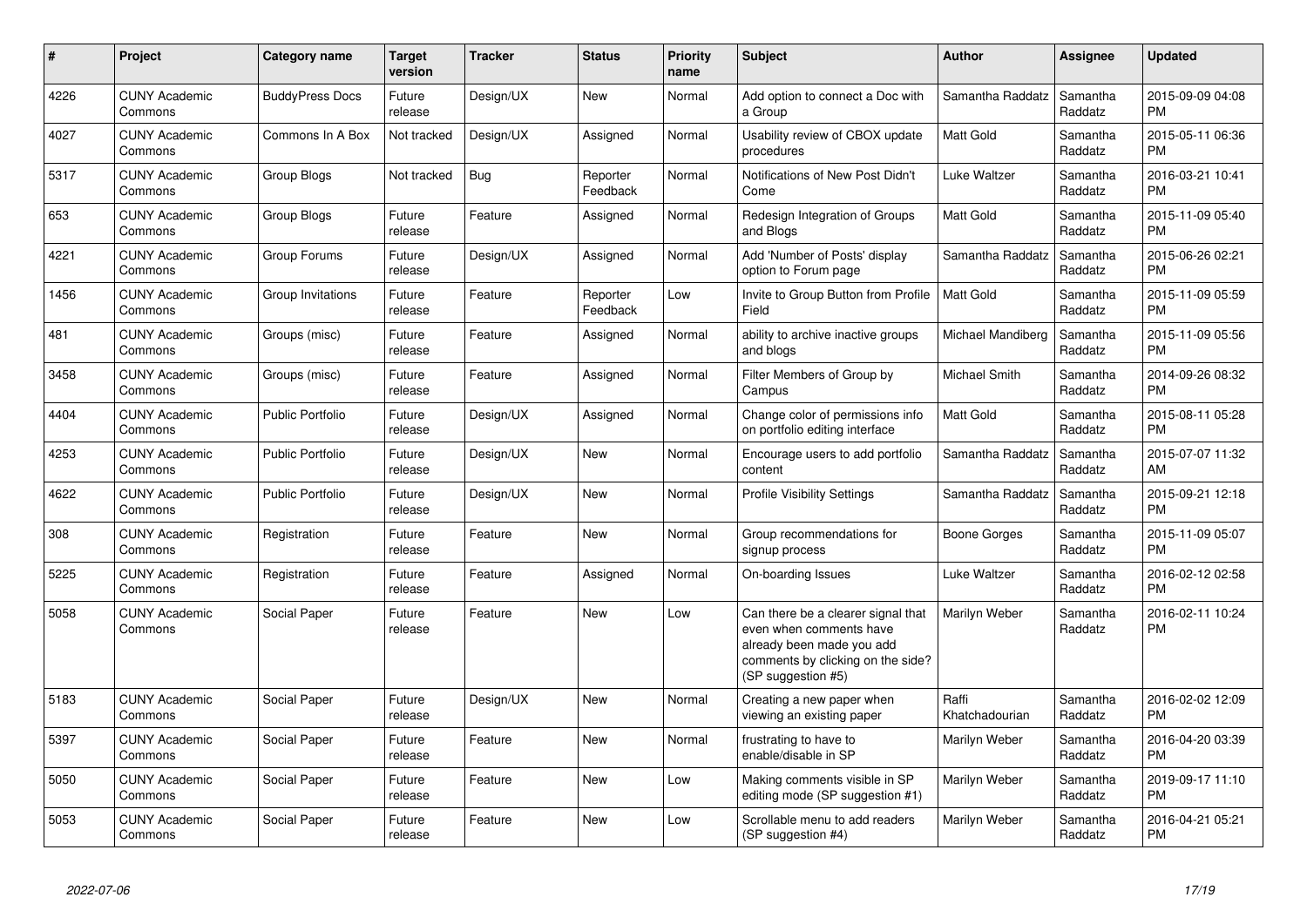| #     | <b>Project</b>                  | Category name               | <b>Target</b><br>version | <b>Tracker</b> | <b>Status</b>        | <b>Priority</b><br>name | <b>Subject</b>                                                                                                                               | <b>Author</b>          | <b>Assignee</b>     | <b>Updated</b>                |
|-------|---------------------------------|-----------------------------|--------------------------|----------------|----------------------|-------------------------|----------------------------------------------------------------------------------------------------------------------------------------------|------------------------|---------------------|-------------------------------|
| 3473  | <b>CUNY Academic</b><br>Commons | User Experience             | Future<br>release        | Feature        | Assigned             | Normal                  | Commons profile: Add help info<br>about "Positions" replacing "title"                                                                        | Keith Miyake           | Samantha<br>Raddatz | 2015-11-09 02:28<br><b>PM</b> |
| 4661  | <b>CUNY Academic</b><br>Commons | <b>User Experience</b>      | Future<br>release        | Bug            | Assigned             | Normal                  | <b>Simplify Events text</b>                                                                                                                  | <b>Matt Gold</b>       | Samantha<br>Raddatz | 2015-10-02 09:06<br><b>PM</b> |
| 1105  | <b>CUNY Academic</b><br>Commons | WordPress (misc)            | Future<br>release        | Feature        | Assigned             | Normal                  | Rephrase Blog Privacy Options                                                                                                                | Matt Gold              | Samantha<br>Raddatz | 2015-11-09 06:19<br><b>PM</b> |
| 4986  | <b>CUNY Academic</b><br>Commons | <b>ZenDesk</b>              | Not tracked              | Support        | Assigned             | Normal                  | Prepare documentation for<br>Zendesk re web widget                                                                                           | <b>Matt Gold</b>       | Samantha<br>Raddatz | 2016-02-25 03:09<br><b>PM</b> |
| 10439 | <b>CUNY Academic</b><br>Commons | Design                      | 2.1.0                    | Design/UX      | New                  | Normal                  | <b>Create Style Guide for Commons</b>                                                                                                        | Sonja Leix             | Sara Cannon         | 2022-06-28 01:43<br><b>PM</b> |
| 10580 | <b>CUNY Academic</b><br>Commons | Information<br>Architecture | Future<br>release        | Design/UX      | New                  | Normal                  | Primary nav item review                                                                                                                      | <b>Boone Gorges</b>    | Sara Cannon         | 2022-06-28 01:29<br><b>PM</b> |
| 2612  | <b>CUNY Academic</b><br>Commons |                             | Not tracked              | Publicity      | Assigned             | Normal                  | Pinterest site for the Commons                                                                                                               | local admin            | Sarah<br>Morgano    | 2016-03-04 11:19<br>AM        |
| 3510  | <b>CUNY Academic</b><br>Commons | Publicity                   | 1.7                      | Publicity      | Assigned             | Normal                  | Post on the News Blog re: 'My<br>Commons'                                                                                                    | Micki Kaufman          | Sarah<br>Morgano    | 2014-10-15 11:18<br>AM        |
| 3511  | <b>CUNY Academic</b><br>Commons | Publicity                   | 1.7                      | Publicity      | Assigned             | Normal                  | Social media for 1.7                                                                                                                         | Micki Kaufman          | Sarah<br>Morgano    | 2014-10-14 03:32<br><b>PM</b> |
| 5826  | <b>CUNY Academic</b><br>Commons | <b>WordPress Plugins</b>    | Future<br>release        | Support        | Reporter<br>Feedback | Normal                  | <b>Remove Subscription Options</b><br>plugin from directory                                                                                  | Sarah Morgano          | Sarah<br>Morgano    | 2016-10-21 04:14<br><b>PM</b> |
| 14394 | <b>CUNY Academic</b><br>Commons |                             | Not tracked              | Feature        | New                  | Normal                  | Commons News Site - redesign                                                                                                                 | scott voth             | scott voth          | 2021-09-14 10:46<br>AM        |
| 9908  | <b>CUNY Academic</b><br>Commons |                             | Not tracked              | Feature        | New                  | Normal                  | Is it possible to send email<br>updates to users (or an email<br>address not on the list) for only a<br>single page AFTER being<br>prompted? | <b>Michael Shields</b> | scott voth          | 2018-06-11 01:34<br><b>PM</b> |
| 3524  | <b>CUNY Academic</b><br>Commons | Documentation               | Not tracked              | Documentation  | Assigned             | Normal                  | Post describing all you can do<br>when starting up a new blog/group                                                                          | Matt Gold              | scott voth          | 2014-10-04 12:56<br><b>PM</b> |
| 11883 | <b>CUNY Academic</b><br>Commons | Help/Codex                  | Not tracked              | Support        | New                  | Normal                  | Need Embedding Help Page<br>Update (Tableau)                                                                                                 | Anthony Wheeler        | scott voth          | 2019-09-24 08:49<br>AM        |
| 3565  | <b>CUNY Academic</b><br>Commons | My Commons                  | Not tracked              | Documentation  | New                  | Normal                  | Load Newest inconsistencies                                                                                                                  | Chris Stein            | scott voth          | 2015-11-09 01:16<br><b>PM</b> |
| 14787 | <b>CUNY Academic</b><br>Commons | <b>Plugin Packages</b>      | Future<br>release        | Feature        | New                  | Normal                  | Creating a "Design" plugin<br>package                                                                                                        | Laurie Hurson          | scott voth          | 2022-04-27 04:56<br><b>PM</b> |
| 6115  | <b>CUNY Academic</b><br>Commons | Publicity                   | Not tracked              | Feature        | Assigned             | Normal                  | create digital signage for GC                                                                                                                | <b>Matt Gold</b>       | scott voth          | 2016-10-11 10:09<br><b>PM</b> |
| 12247 | <b>CUNY Academic</b><br>Commons | Publicity                   | Not tracked              | Support        | <b>New</b>           | Normal                  | <b>Screenshot of First Commons</b><br>Homepage                                                                                               | scott voth             | scott voth          | 2020-01-14 12:08<br>PM        |